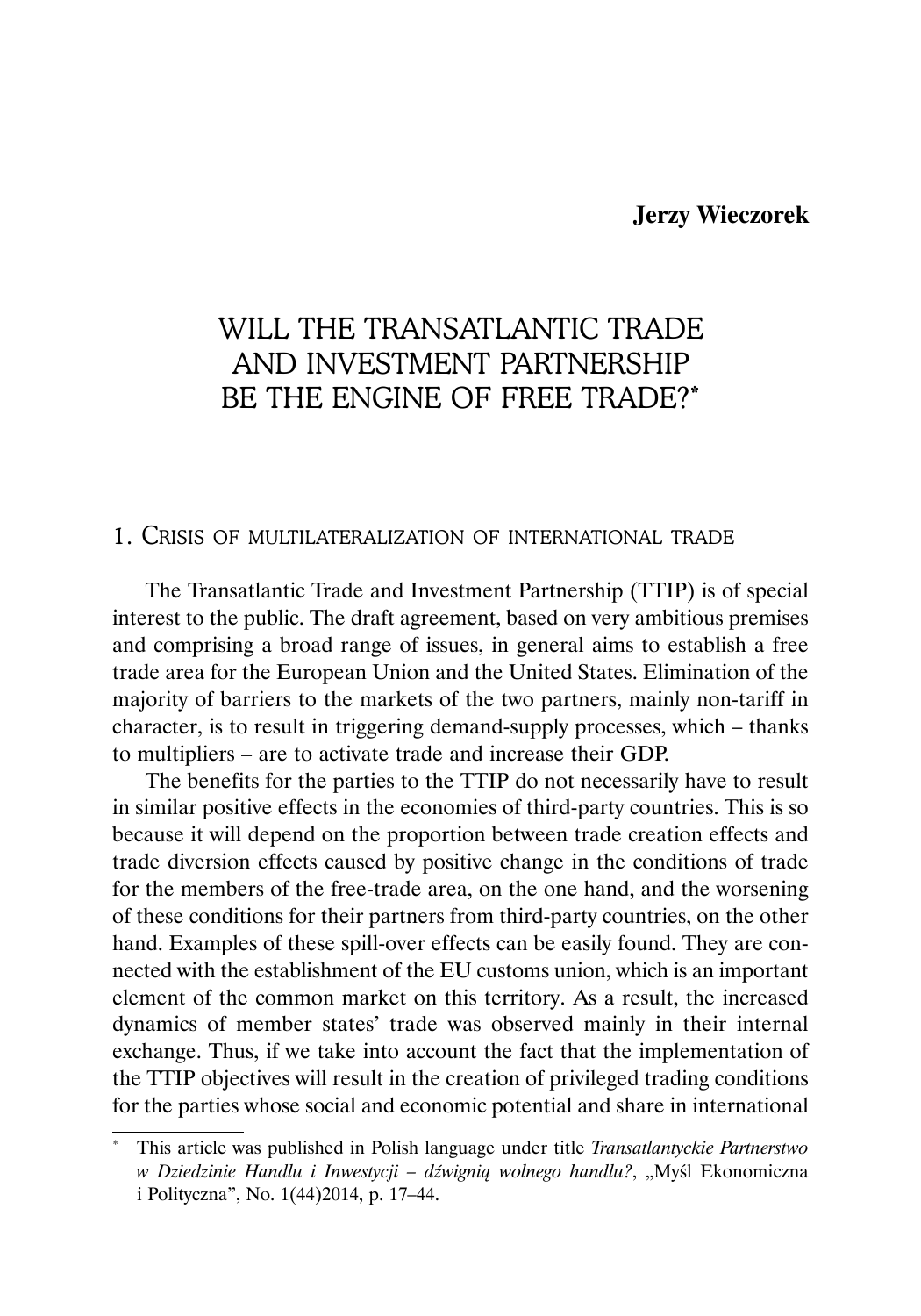trade have a tremendous impact on economic conditions for all the other participants of the world economy and, as a result, the course of global economic processes, a question is raised: what will be the consequences of the discussed bilateral agreement for the idea of trade liberalisation on a global scale<sup>1</sup>.

The question is especially important from the perspective of the actions of the WTO, which – having received the legacy of the GATT – made a successive multilateral ambitious attempt, the Doha Development Round, to make world trade free of the existing barriers. However, there have been no signs of getting closer to reaching the objectives since they were set over a decade ago. The proliferation of various types of Free Trade Agreements (FTAs)2 is, inter alia, a factor that hampers progress in the field. According to *The Economist*, there were 104 of them in the period 1958–2001, and the number has increased to 1543 at present. On the other hand, *Financial Times* estimates there were 70 at the beginning of the period 1990–2010 and as many as 300 at the end of it. Quoting the outcomes of research into the phenomenon, it states that ca. half of the export from 30 biggest global exporters is subject to preferential conditions4. In the report developed for the European Council in February 2013, the European Commission – pointing out the difficulties that the multilateralization of liberalisation actions faces – emphasises that before 2006 only below one-fourth of the EU trade with third countries took place within FTAs and at present that accounts for 50%. Moreover, if negotiations with Japan and the USA are concluded, FTAs will account for two-thirds of the EU external trade<sup>5</sup>. This is why there is an opinion that the growth of the phenomenon on a global scale results in the phenomenon of world trade fragmentation.

However, nobody agrees with the thesis that there is only an antinomy between the growing number of free trade agreements and multilateralism. Just the opposite, many opinion-forming circles promote a view that FTAs and multilateral liberalisation actions are complementary elements. R. Azevedo, who was appointed Director-General of the WTO to succeed P. Lamy in Sep-

<sup>1</sup> Almost 50% of goods of the global world production are produced in the EU and the US and their share in world trade accounts for 30%, [in:] *After long buildup, US-EU free trade talks finally begin*, Reuters of 08.06.2013.

<sup>2</sup> They are sometimes also called *Regional Trade Agreements – RTAS –* see: *The gated globe*, "The Economist", 12.10.2013*.*

<sup>3</sup> *Ibidem.*

<sup>4</sup> M. Wolf, *Globalisation in a time of transition*, "Financial Times", 17.07.2013.

<sup>5</sup> *Trade: a key source of growth and jobs for the EU*, Commission contribution to the European Council of 7–8 February 2013.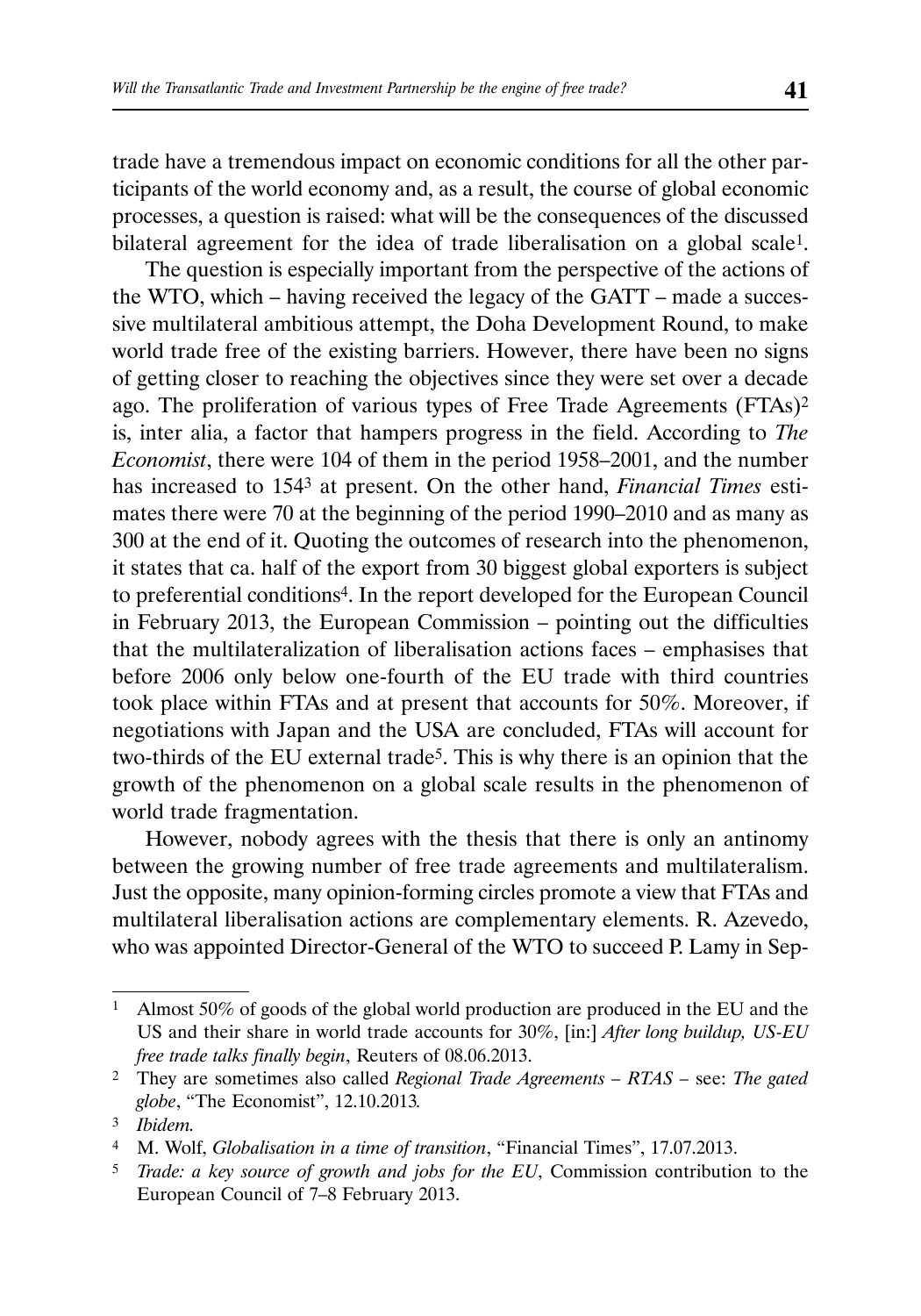tember 2013, does not see any threats to multilateral negotiations conducted by the WTO from free trade agreements. According to the protagonists of this point of view, the general rationale behind FTAs development is a political will to extend the area of trade liberalisation, which encourages others to participate in such actions. This way new rules of trade become universal in character. It constitutes progress on the way to make the idea of lifting barriers, which in general matches the WTO philosophy, especially in the circumstances of a deep long-lasting deadlock in the Doha Round6.

It is not easy to refute the arguments of those who believe that FTAs are an alternative to multilateralism in the area of international trade liberalisation. According to this thesis, the discussed institutional agreements introduce an element of bilateralism, reserving the rights to the benefits only for the parties to liberalisation actions. As a result, they stop being interested in multilateral liberalisation. At the same time, the existence of FTAs institutionalises *de iure* discrimination against third countries (preferences within free trade areas or customs unions are exceptions to MFN status), which questions the benefits of the WTO membership based, inter alia, on the common use of the above-mentioned clause7.

The free trade agreement between the EU and South Korea, called a new generation FTA, is a practical example of the marginalisation of the WTO's role and importance. It introduces institutional solutions and mechanisms that are parallel to those existing within the above-mentioned international organisation. It concerns, for example, the bilateral mechanism of dispute resolution, by the way, based on the WTO model. It creates a sophisticated institutional structure in the form of sector and thematic working groups and committees, which aim to implement the agreement provisions in a harmonised way and are to prevent potential protectionist threats. Trade relations based on such an agreement provide the parties with benefits in the form of efficient, free from troublesome procedures, co-operation, especially in the field of dispute resolution. Moreover, they take place in discrete conditions that are often of key importance from the point of view of the parties' political image. Unlike in the case of the WTO procedures, a dispute may remain unpublicised and thus, it is easier to resolve it amicably.

The Comprehensive Economic Trade Agreement – CETA – a free trade agreement between the EU and Canada, which is being finalised, also confirms that a new value is developed. According to *The Economist*, due to its

<sup>6</sup> Compare *WTO chief demands Bali settlement*, "Financial Times", 10.09.2013.

<sup>7</sup> *The gated globe*, *op. cit.*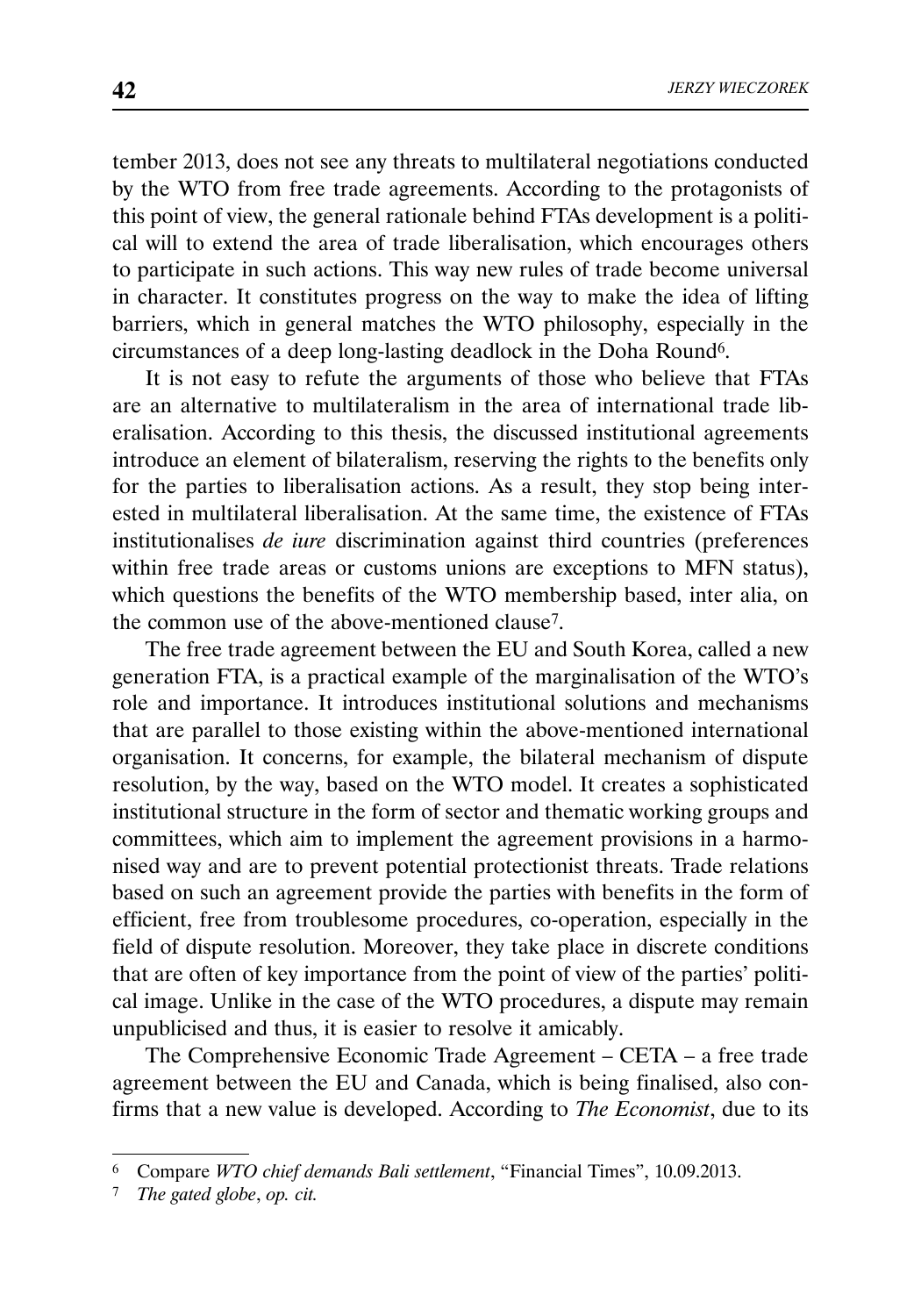broad and far from the traditional patterns thematic scope, it is a prototype of the negotiated Transatlantic Trade and Investment Partnership between the EU and the USA8. Apart from traditional liberalisation actions with regard to customs or agricultural product quotas, CETA introduces measures in the field of investment and services facilitation. This is to result in the creation of new opportunities for the two partners across the Atlantic, e.g. freed from barriers access to lucrative procurement market (estimated to be worth \$2.6 trillion in the EU)<sup>9</sup>. As a result of CETA provisions, the process of company acquisitions in the two areas will be easier. There are to be special clauses aimed to equalise the conditions for doing business with regard to intellectual property and reciprocal recognition of professional diplomas, e.g. architects' and engineers' ones. The fact that services generate most of the GDP of the parties to the agreement (estimated to account for ca. 70%) raises hopes for fast development of trade in services and profits form them.

Thus, since the EU and the USA cover international trade with a dense network of free trade agreements, which offer new standards for the exchange, it is obvious that they obtain a global dimension $10$ . Thus, FTAs become alternative to the WTO because they create a new value in international trade. On the other hand, third countries are obviously not beneficiaries of that alternative. G. Hufbauer of Washington based Peterson Institute of International Economics expressed that distinctly with regard to emerging markets: '… if they do not want to play for the WTO [allusion to their stand in the Doha Round – J. W.], we have our own alternatives'  $11$ . In other words, those who are absent (as parties to new FTAs) are not right. 'Big' players in global trade develop a new order there following the principle *divide et impera*.

This new order being developed now is based on the modified axiom: instead of tracking antinomy between protectionism and free trade, it is more adequate to weigh up free trade versus fair trade. In other words, various forms of international trade regulation are admissible, however, on condition that their creators have the biggest bargaining power. Although the statement is not revealing, its content acquires a new form. The long-lasting deadlock in the Doha Round reflects a deep division within the global economy with

 <sup>8</sup> *Canada doesn't get any sexier than this (A trade pact with Europe points the way to a global market in services)*, "The Economist", 26.10.2013.

 <sup>9</sup> *Ibidem.*

<sup>10</sup> As an example, it is worth mentioning the Trans-Pacific Partnership, which is being negotiated by the USA and is to be entered by Australia, Brunei, Canada, Chile, Japan, Malaysia, Mexico, New Zealand, Peru, Singapore and Vietnam.

<sup>11</sup> *The gated globe*, *op. cit.*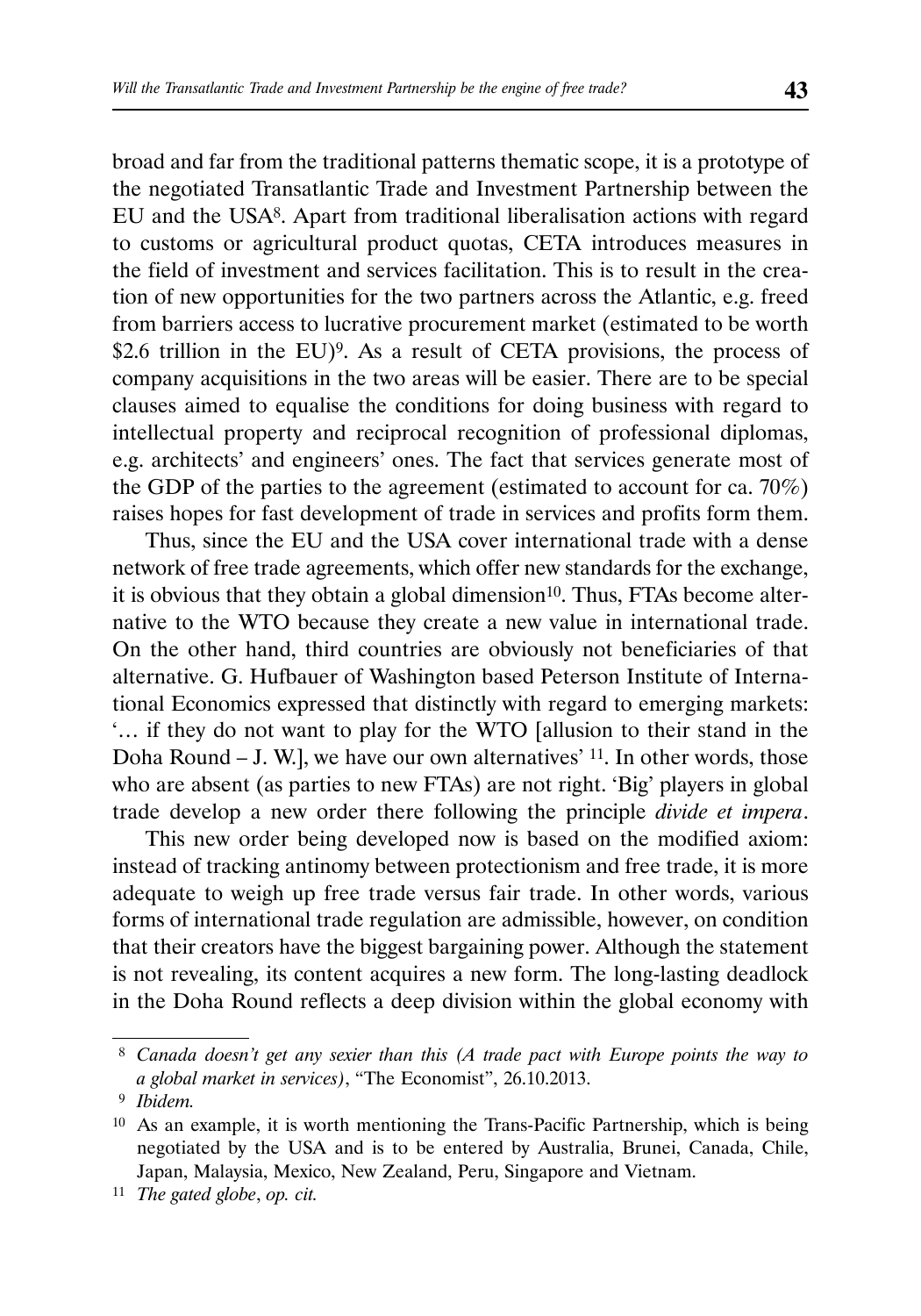respect to the level of economic development as well as its consequences: prosperity and the way of securing interests. Thus, on the one hand, there are those who have comparative advantage in the most technically and technologically advanced fields and as post-industrial economies create most of their GDP in services and, on the other hand, those who are still too weak to take on contemporary challenges. The two big companies, Apple and Samsung, which are interested in the deepest possible penetration of international markets, struggle with one another in the area of intellectual property protection.

This leads to a conclusion that the WTO with 159 members now and very differentiated level of economic development is not able to effectively meet the challenges of the contemporary global trade. Thus, the marginalisation of the WTO's role on multilateral scale causes, on the one hand, that the most developed countries adopt the most sectional solutions eliminating various types of barriers to their markets and, on the other hand, that less developed countries look for the protection of their interests and use a new generation of protectionist measures. The research into the latter phenomenon, conducted within the Global Trade Alert by the London-based Centre for Economic Policy Research, shows that since 2009 a relatively small number of countries, namely Argentina, Brazil, India, Indonesia, Russia, South Africa and Turkey, which have a 13% share in the import of the G-20 countries, have been responsible for 60% of the protectionist measures introduced. They were estimated at 400 but their number is constantly growing12.

Classified as those that are known in literature as the 'beggar-thy-neighbour' policy measures, they have a feature, however, that differentiates them from the traditional ones. Although they are internal in character, because they are elements of economic policy of a given country, they do not differ from protectionist measures formerly used at the borders because they introduce discriminatory treatment of external suppliers. Regarding the wide range of new generation measures of own interests protection (this type of protectionism definition is getting more and more popular because is more adequate than the traditional one, which emphasised import-related measures), it is worth drawing attention to the steps taken by Argentina, Brazil, China and India. They aim to increase the share of the so-called local factor in the production process. In Argentina, it concerns a very broad range of branches and industries: mining, automobile industry, footwear production, agriculture, machine industry, construction materials, pharmaceutical and chemical sectors, and textile industry. This type of government policy also

<sup>12</sup> *Ibidem.*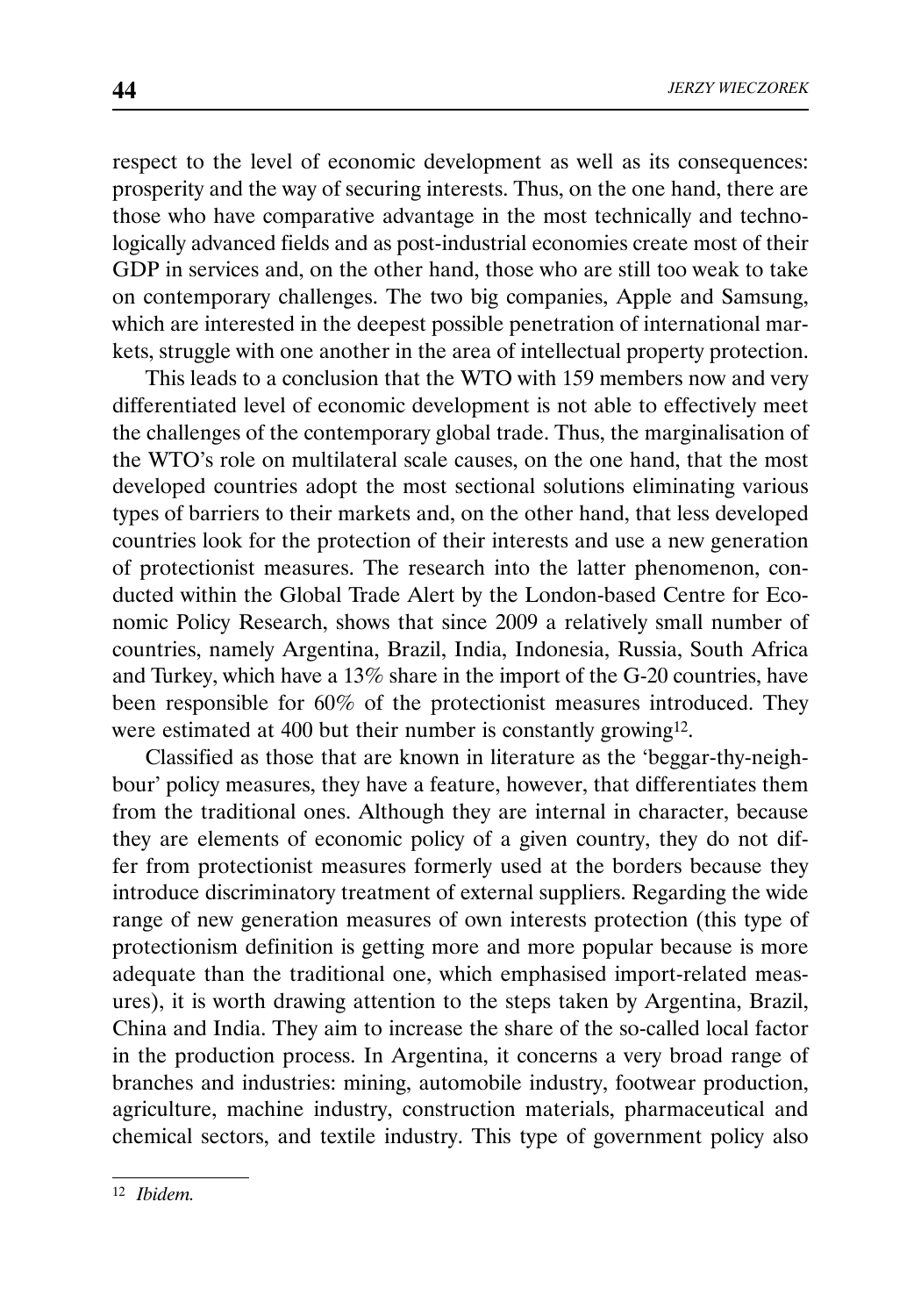covers services and banking, insurance and media. In Brazil, local producers can benefit from tax exemptions on condition that they invest in research and development, and ensure broad co-operation within the Brazilian economy (compare the so-called programme of automobile industry support – INOVAR-AUTO). In China, there are regulations that provide access to government procurement only for innovative products of domestic origin. The Chinese also use a cheap and effective method of acquiring scientific and technical thought from abroad. Imposing an obligation on foreign investors to set up joint ventures, they obtain advanced technologies and then, with the use of cheap credit policy, develop their own production and become independent of their former partners. Treating local producers in a preferential way, India locks foreign investors' access to retail business, legal services, accounting, insurance and banking13.

Protection of local producers operating in the so-called sensitive branches in the above-mentioned countries is to ensure necessary conditions for development. Inter alia, a broad scope of financial support measures is to serve this aim. Government interventionism in this area (also called state capitalism), implemented via cheap credits, is nothing else but a hidden form of subsidising export, which is formally banned by the WTO and OECD. This not only regards Russia, Brazil, India or China, which are outside OECD, but also member states of that organisation. Over recent years, the American ExIm bank has granted \$120 billion worth of loans meeting the OECD requirements and almost the same amount (\$110 billion) failing to meet the OECD regime. In the latter case, it is much more than the banks of the above-mentioned BRIC countries did in the same period (\$70 billion)14. This shows the ambivalence of the criticism of these countries accused of using measures that are not in compliance with the WTO and OECD regimes. It is worth mentioning that not so long ago the governments of the US and France applied public aid measures to subsidise their domestic car manufacturers. Inter alia, Asian competitors whose very good technical offer was a relatively cheap one endangered their existence and the companies were saved under the banner of the so-called economic patriotism<sup>15</sup>. The 'Buy

<sup>13</sup> A broad presentation of these protectionist practices of the above-mentioned states is found in the *Report from the Commission to the European Council – Trade and Investment Barriers Report 2013*, COM(2013) 103 final, 28.02.2013.

<sup>14</sup> *The gated globe*, *op. cit.*

<sup>15</sup> More on the issue can be found in: J. Wieczorek, *Protekcjonizm pozataryfowy – nowa odsłona [Non-tariff protectionism – new scene]*, "Myśl Ekonomiczna i Polityczna", no. 1(40)2013, Uczelnia Łazarskiego.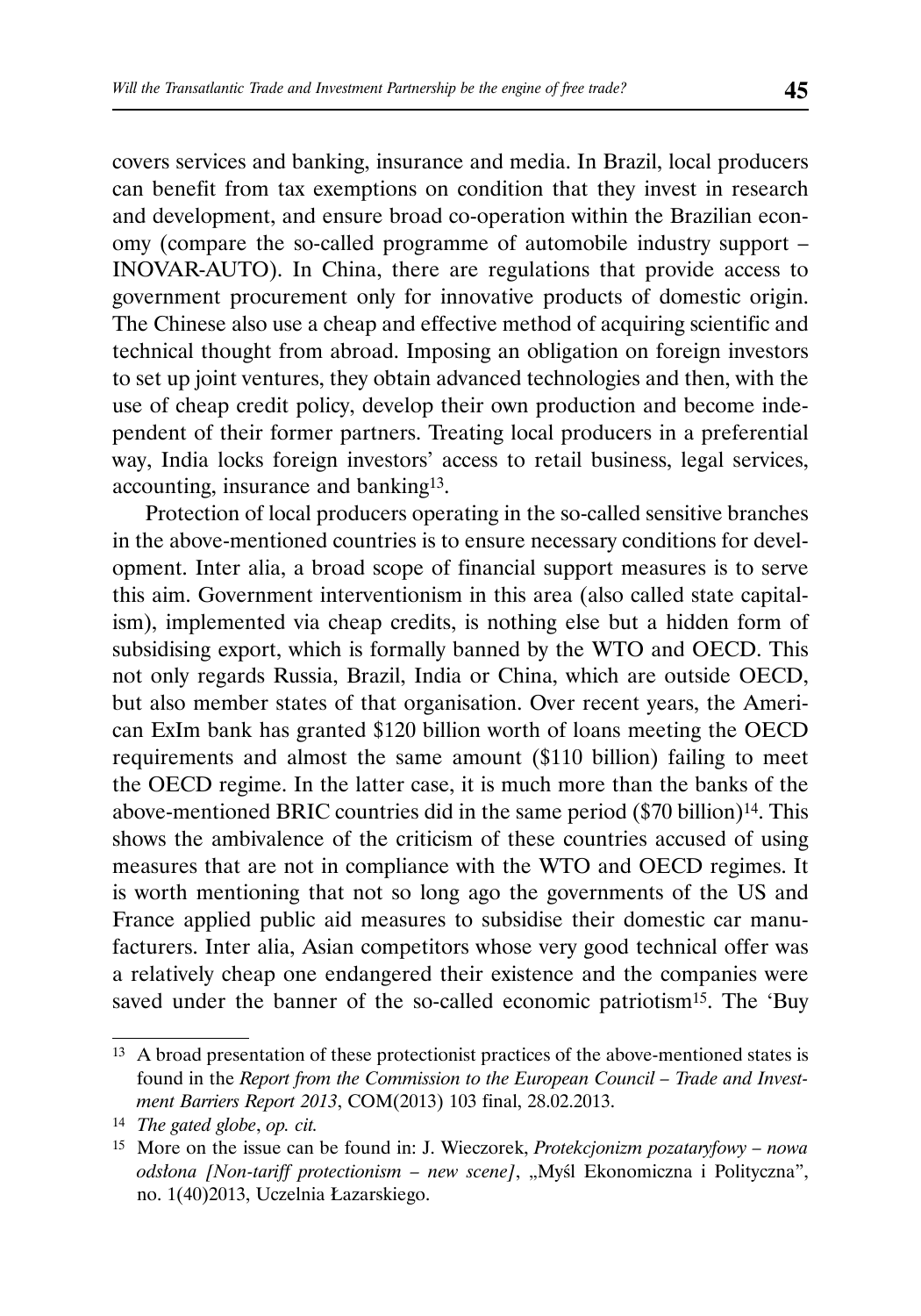American' slogan is also some kind of American economic policy canon and is used in marketing.

This ambiguous attitude to what is 'allowed' and what is 'banned' presented by the major 'players' in world trade is clearly shown in the case of economic policy in the field of the development of renewable energy production, especially in the context of solar energy. Subsidies play an extraordinarily important role at every stage of this branch – from the stage of producing photovoltaic cells to the distribution of energy. By the way, not long ago, the European producers of solar panels protested against the 'flood' of cheap Chinese panels on the European market. Because of that, the European Commission threatened the Chinese producers with the anti-dumping duty as high as 47.6%. When the Chinese threatened to use retaliation measures towards German car producers, the dispute ended with the introduction of a minimum import price for Chinese panels.

The already mentioned examples of BRIC states' actions that are not connected with the WTO regimes show that they are not only aware of low effectiveness of actions protecting their interests in the WTO, but first of all of their growing bargaining power. The thesis can be evidently verified in practice and Russia is the best example as it is the country that does not take into account the rules of the organisation (see e.g. the barriers to its market for agricultural products from the EU, including Poland or blocking import from Ukraine). Time will tell whether this is a temporary problem or a proof of a steady policy. What seems to confirm that the latter option does not lack sense are its efforts to strengthen the construction of the customs union being built together with Kazakhstan and Belarus, and attempts to convince Ukraine to join in<sup>16</sup>. Thus, multilateralism of international trade rules suffers damage, and the shape of the new order in this field is also in the hands of the newcomers to the WTO.

Big multinational companies are the main protagonists of the development of FTAs. Continually looking for possibilities of cutting production costs by gaining benefits from optimal production scale, they are by nature interested in expanding their business activities. For example, car manufacturers strive for the unification of the components of their final products and they move production to places where costs per unit are the lowest. The reason for wanting to eliminate or minimise barriers to access to the place of operation becomes obvious then. This is also the context of the reason why Mexico

<sup>16</sup> Kyrgyzstan, Tajikistan and Armenia are next to join the union. By the way, one of the conditions for joining is bordering with at least one of the member states.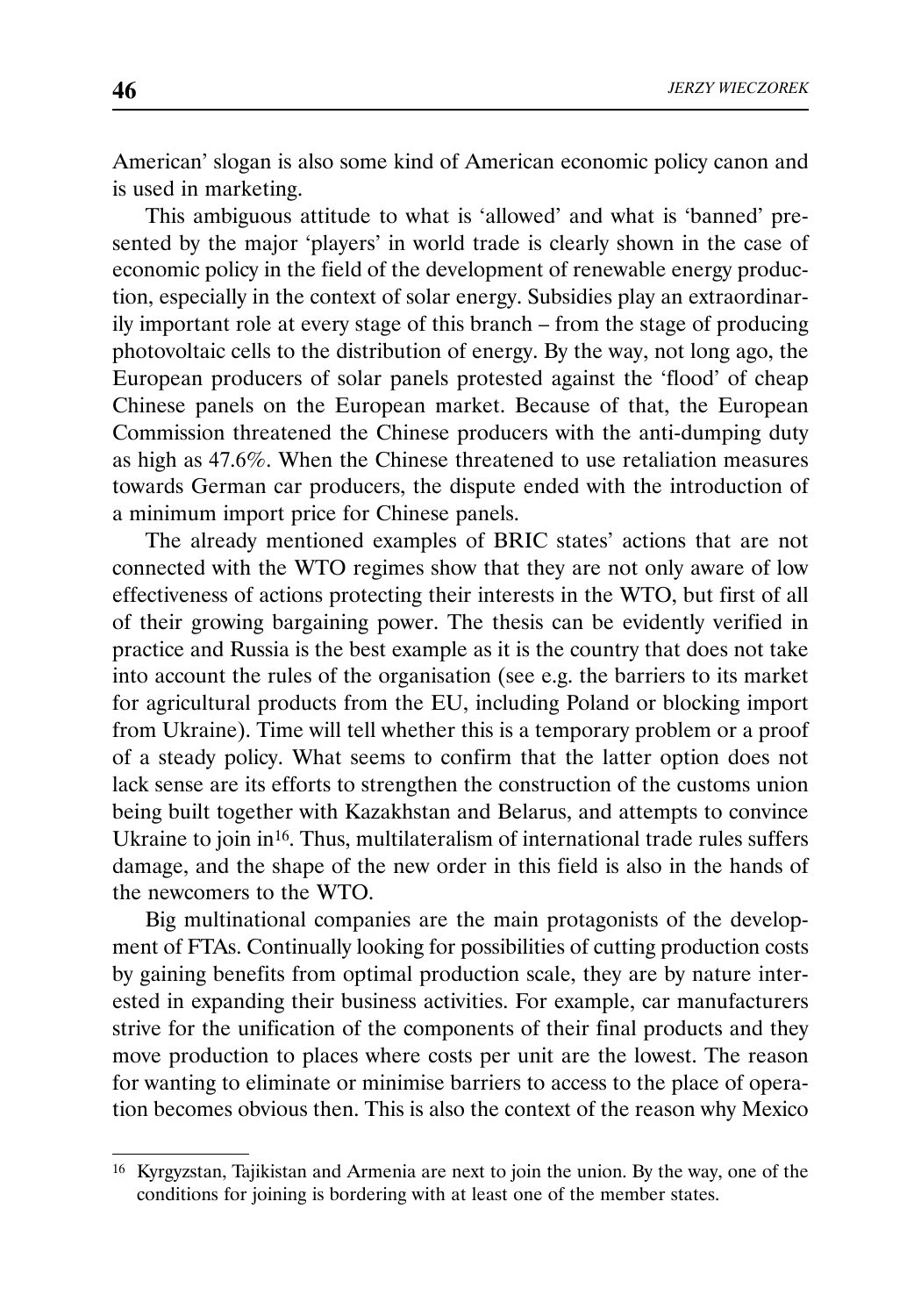was included in the North American free trade area – NAFTA, although its economic development is lower than that of other economic partners in the region: the USA and Canada. Thus, the rationale behind FTAs is not only a similar level of economic development, but also a feasible circumstance of fast convergence of economic interests. That is why FTAs can include countries at a different level of development that are like-minded in the field of regional liberalisation. The bigger the level of penetration of their economy by the main FTA protagonists' companies, the bigger this 'inclination'. Thus, economic authorities of such countries must decide whether to agree on some concessions even in a situation when they lack adequate maturity to face external competition or to stay outside the area of liberalised trade and, as a result, face the negative consequences of marginalisation. The key arguments for regional liberalisation are benefits from intra-industry trade, which – thanks to multipliers – start cumulative processes of growth of the whole economy. This is why the argument of the growth of GDP resulting from FTAs development is emphasised. However, there is another issue connected with what benefits are derived from them for particular parties to FTAs.

In places where there is a strong conflict in the fight for markets, big corporations do not hesitate to use all possible measures in order to achieve their objectives. As the range of available instruments has been limited as a result of liberalisation actions within the WTO, they find new ones that are beyond the regimes of the organisation. Battles for patent rights fought by American Apple and South Korean Samsung in order to have sole rights to sell their products on their main markets are, as mentioned before, a perfect example of new trends in the policy of protection of economic interests of key participants of the contemporary international labour distribution. J. Schott of the already mentioned Peterson Institute of International Economics did not express his opinion accidentally that it will be better to resolve the dispute between the American manufacturer of aircraft, Boeing, and its European rival, Airbus, with regard to subsidies (both companies benefit from this kind of support for their production and sales, which is banned under the WTO rules) 'out of court'17. This means not following the principles of that organisation.

Regional agreements on free trade provide an opportunity to eliminate or substantially limit competition from third countries. Depriving them of the privileges that are the rights of the parties to these agreements automatically

<sup>17</sup> *After long buildup…*, *op. cit.*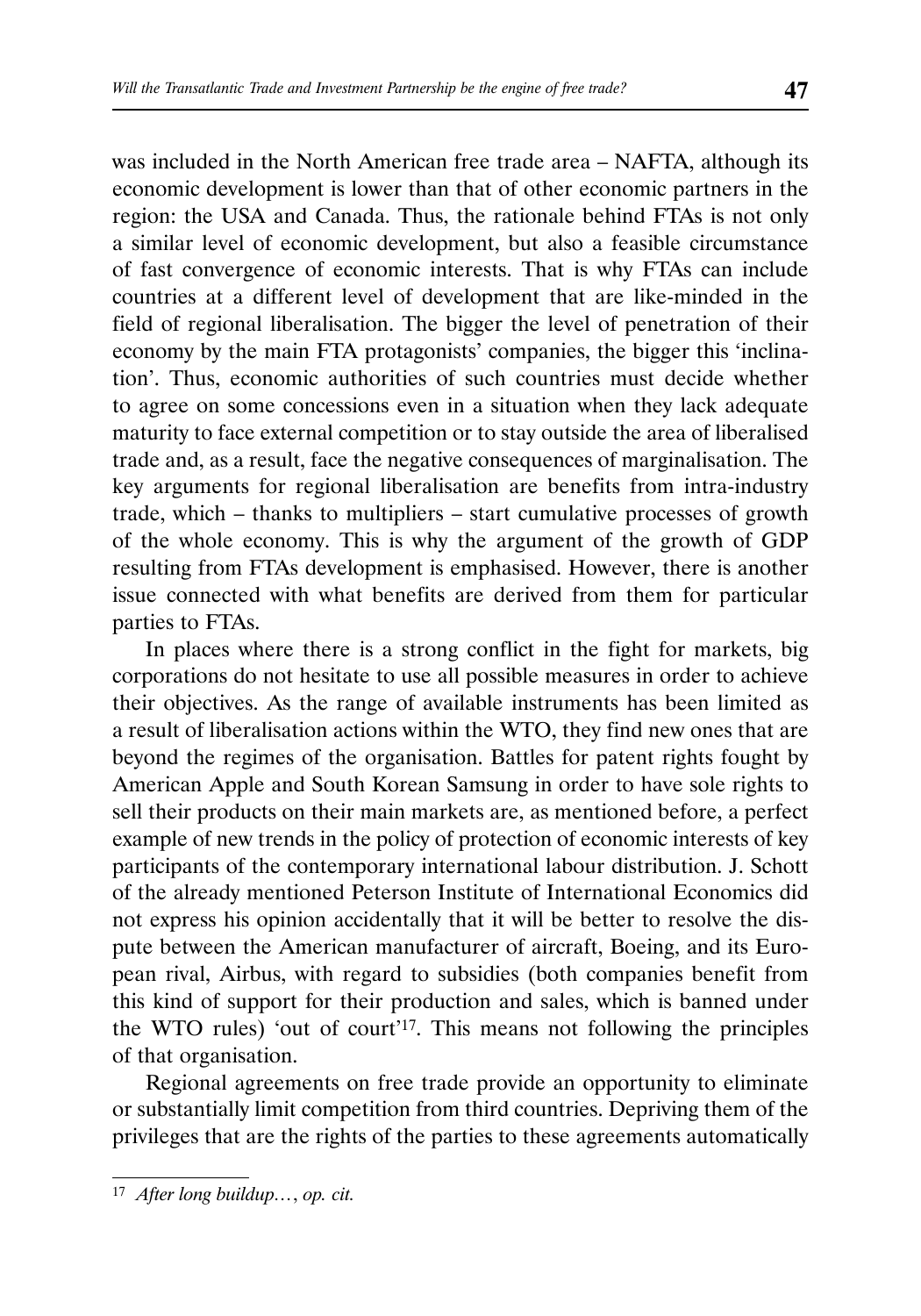places these countries in a worse situation. Both the USA and the EU have reasons to be afraid of competition from the emerging markets, especially China. The establishment of TTIP may make these countries adopt the rules that will be developed within free trade agreements. These are rules that do not necessarity have to match their interests.

# 2. TTIP ORIGIN

So far, the trade exchange between the USA and the EU has not been conducted on preferential terms and has been based on the MFN status. Since the early 90s, however, there have been some agreements aimed to facilitate mutual economic co-operation. For example, in November 1990 the EU and the USA adopted the Transatlantic Declaration, based on which they undertook to consult each other on important matters of common interest on summit meetings. In February 1994, they developed the Early Warning System to identify problems in trade relations and react adequately to threats occurring in the area. The next programme defining the US-EU co-operation framework (December 1995) was the New Transatlantic Agenda together with the Joint Action Plan. The Transatlantic Economic Partnership of May 1998 and Positive Economic Agenda of May 2002 were to a great extent devoted to liberalisation of technical barriers in bilateral trade.

In 1995, L. Brittan, the EU Commissioner for Trade, formulated a proposal of liberalisation of the US-EU bilateral trade relations that would be based on a free trade agreement<sup>18</sup>. The establishment of the Transatlantic Economic Council – TEC in 2007, which was an important step in the implementation of that idea, aimed at developing broad economic co-operation framework. Three advisory groups were established within TEC in order to determine the direction of its operation: the Transatlantic Legislators' Dialogue for regulatory matters, the Transatlantic Consumer Dialogue for consumer related matters, and the Transatlantic Business Dialogue for business matters. Their work resulted in many agreements promoting co-operation in both trade and investment. Although they did not satisfy the aspirations of those whose desire was to give this co-operation a new, more activating character, the concluded agreements were a specific training field where the interests of both sides were confronted and possible compromises were

<sup>18</sup> *Ibidem.*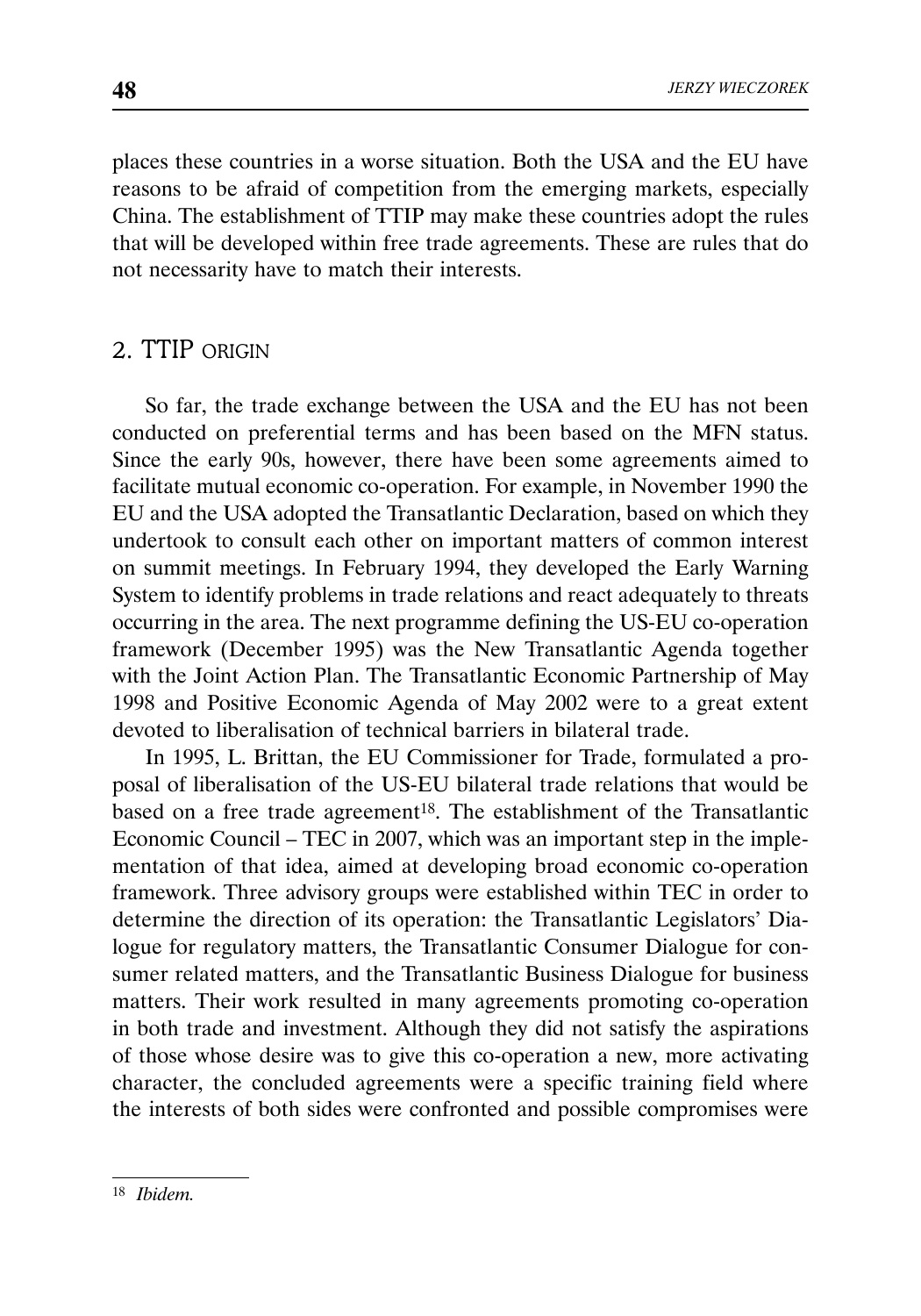looked for. This experience undoubtedly can play an important role in the TTIP negotiations19.

The next step on the way to build the TTIP foundations was the establishment of the High Level Working Group (HLWG) on Jobs and Growth at the EU-US summit meeting in November 2011. It was designed to

'… identify policies and measures to increase EU-US trade and investment to support mutually beneficial job creation, economic growth, and international competitiveness'20.

In the Final Report of February 2013, the Group stated that it had analysed a series of options aimed at eliminating and reducing both tariff and non-tariff barriers, and developing adequate regulatory solutions in the field of trade, services and investment. Summing up, it drew a conclusion that the assigned objective can be obtained only in the form of a comprehensive agreement addressing a wide range of bilateral trade and investment issues, including regulatory ones, and contributing to the development of global trade exchange rules. It is worth mentioning the last part of that conclusion here, because it illustrates the EU-US ambition to develop such rules that can be compared with the principles of the WTO, in both complementary and competitive aspects.

When in February 2013 the US President B. Obama in the State of the Union address and the President of the European Commission M. Barroso announced that the parties would enter into negotiations, there was a wave of opinions and comments. Among them, the stand of the European Parliament is one that deserves special attention. In its resolution developed in April 2013 (put to the vote in May), the European Parliament points out there is a need to look for new solutions that can contribute to substantial economic benefits for both parties. The Parliament reminds the European Commission about the duty to inform it about the outcomes of all the negotiation stages immediately and that the final decision on the adoption of the developed agreement must be approved of by the European Parliament and the Council.

<sup>19</sup> For example, in the agreement on investment: *US-EU Shared Principles for International Investments*, the parties reaffirmed commitment to the development of nondiscriminatory investment policies, transparency in the development of laws in the area and fair and transparent dispute settlement; more on that agreement can be found in: *TTIP: szanse i wyzwania dla biznesu [TTIP: opportunities and challenges for business]*, a report by the American Chamber of Commerce in Poland, September 2013, pp. 12–13.

<sup>20</sup> *Final Report, High Level Working Group on Jobs and Growth*, 11.02.2013, p. 1.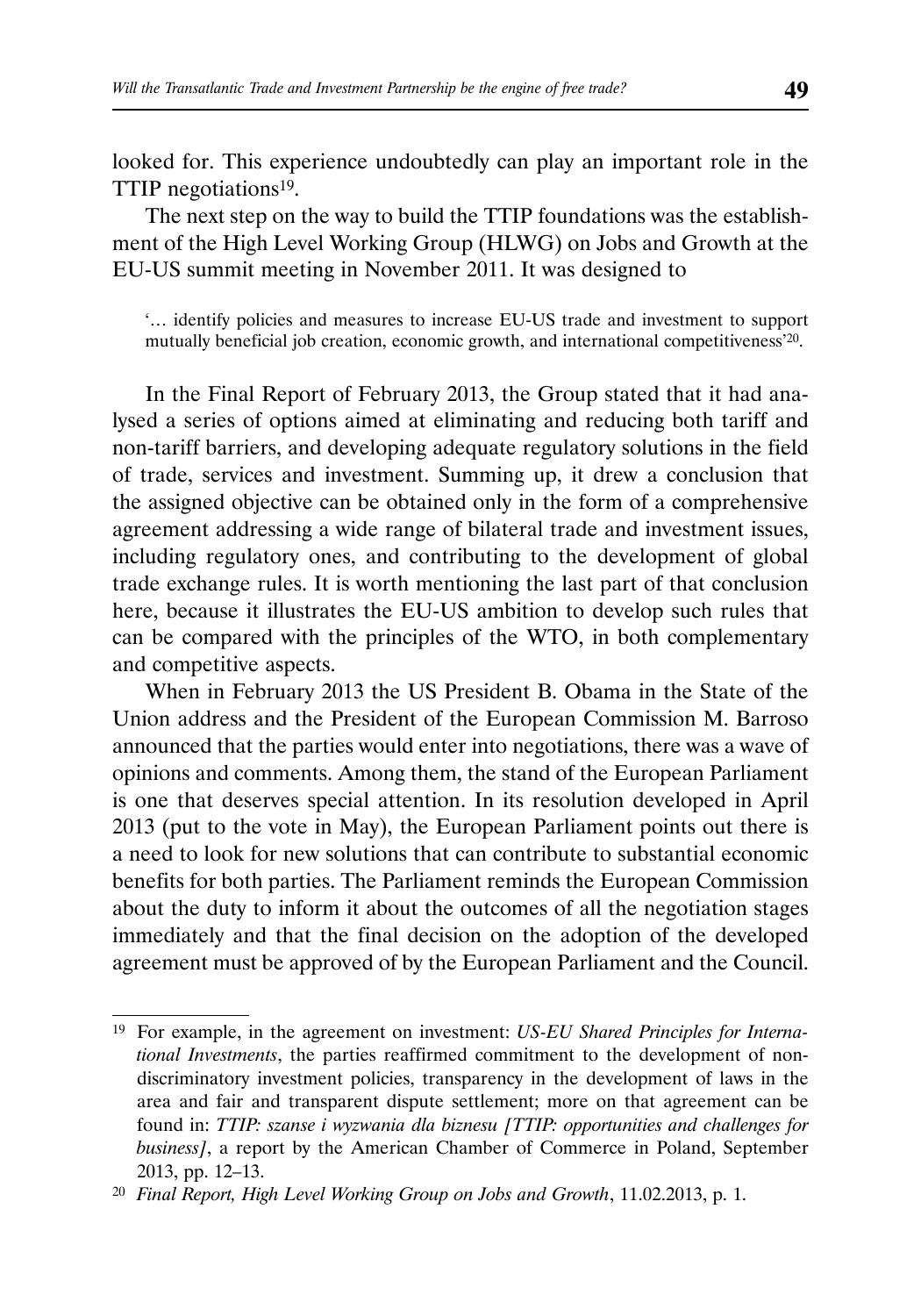It is a measure ensuring the supervision of the project by institutions representing the society and the EU member states.

The information about the EU and the US will to start talks to negotiate the TTIP resulted in enthusiastic comments made by big business and intensified lobbying for the agreement across the Atlantic. The stand of the business had a substantial influence on the two parties' bargaining power. In the United States, the institutions whose activeness is worth emphasizing are first of all the American Chamber of Commerce and international corporations representing e.g. automobile sector, IT industry and pharmaceutical industry. It is also worth mentioning that there was increased lobbying for the liberalisation of the EU regulations on GMO on the part of companies representing fodder and seed production sectors (e.g. Cargill and Monsanto).

The pressure exerted by the representatives of the US Congress on the US Trade Representative R. Kirk to make the American party strive to eliminate or limit the EU barriers, especially those designed to protect agriculture and food market, is worth discussing as a separate issue. According to a consumer organisation called Food and Water Watch, American economic diplomacy is heavily involved in safeguarding its country's big corporations' interests and it will surely do this during the TTIP negotiations in particular.

Support for the idea of limiting barriers within the agricultural-food sector was also expressed by the European lobbying organisations such as Food and Drink Europe, which is composed of, inter alia, such companies as Unilever, Kraft, Nestle and COPA-CEGECA organisation representing large farms. Taking into account that biotech industry across the Atlantic offers the TTIP negotiators 'support and assistance', the latter will have a hard nut to crack, especially when confronted with the stand of non-business groups and organisations<sup>21</sup>.

In the opinion of the Centre for Research on Globalisation (CRG), TTIP seems to be a "corporations' agreement" that may constitute "serious hazard for ordinary people, because it will weaken employment and social law, and lower environmental and consumer protection standards". The proof of that, according to the CRG, is the argument that international corporations and industry organisations provided 60% content input to the negotiating mandate for the TTIP22. Regardless of the credibility of this thesis, we cannot be indifferent to the stand of the European film and music industry circles on the above-mentioned agreement. It is a proof that their fears are in some sense an incarnation of the Europeans' fears of being flooded with American

<sup>21</sup> See: *corporateeurope.org* of 26.08.2013.

<sup>22</sup> Compare: *geopolityka.org* of 28.06.2013.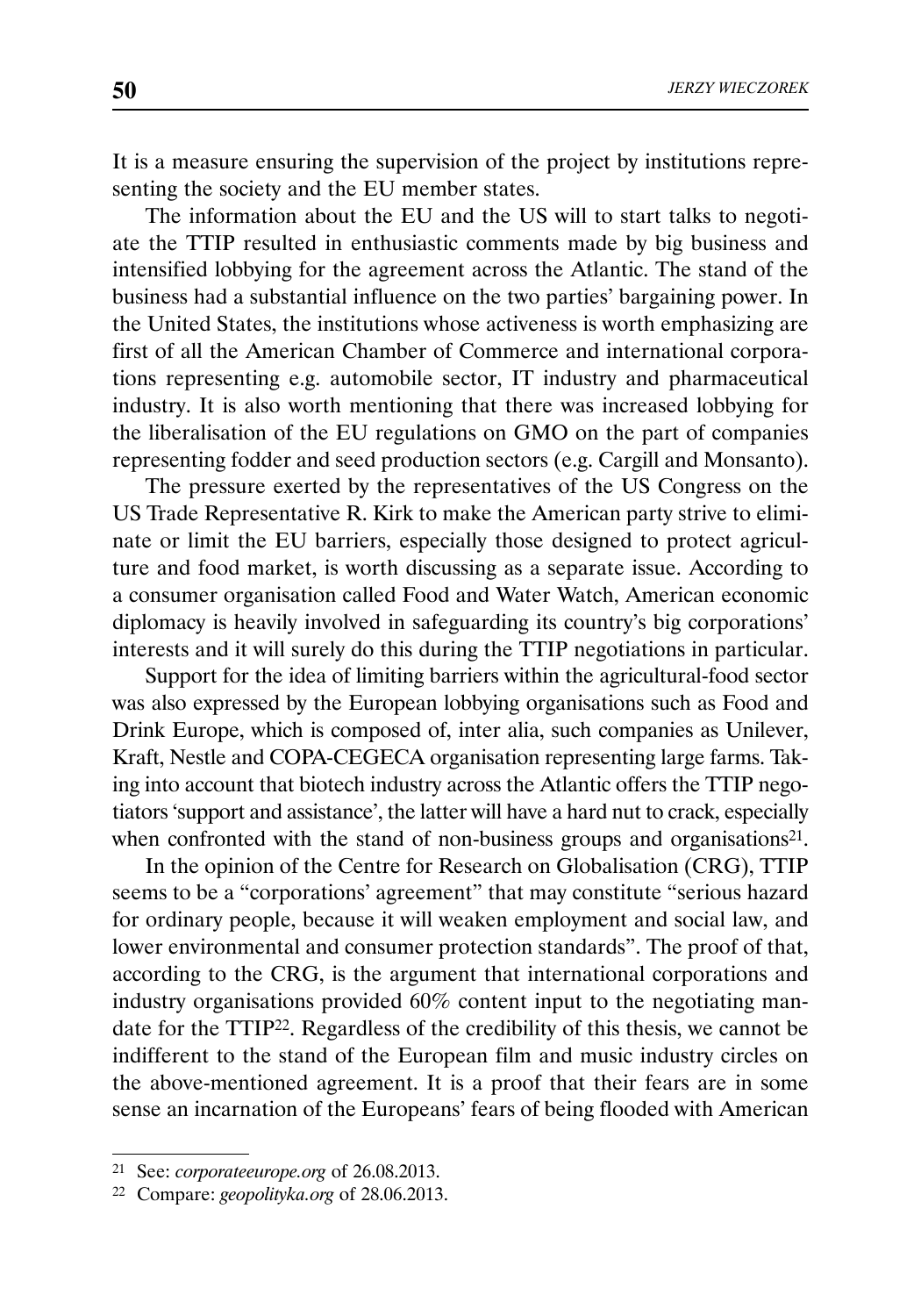civilizational standards with regard to audio-visual sector products. Under the informal leadership of France, 14 states of the EU sent a letter to the European Commission, in which they call for excluding film industry from TTIP. 170 people of the film industry, including A. Wajda, J. Skolimowski and A. Holland, signed a similar letter to the Prime Minister of the Republic of Poland D. Tusk. Following the leakage of information that the US intelligence agencies had tapped the European politicians and citizens, Germany demanded to introduce a special clause preventing such activities to the negotiations. However, according to experts, the request was made after the EU negotiating mandate had been adopted so there is little chance of that issue being taken into account<sup>23</sup>.

In such atmosphere and conditions, in March 2013 the European Commission presented the member states with key issues of the negotiating mandate, which was adopted in April 2013. In the same month the Congress gave American Administration consent for starting the TTIP negotiations. President B. Obama, President of the European Commission M. Barroso, President of the European Council H. Van Rompuy and Prime Minister of the UK D. Cameron announced that in their joint statement in June 2013 during the G8 Summit in Lough Erne in Northern Ireland. It is the parties' intention to go through a fast negotiation process, possibly in a year's time. However, due to the complexity of the negotiated issues, that short period seems to be too optimistic. Election to the European Parliament and the change of the European Commission in 2014 may be a factor hampering the negotiations, but it can also speed them up. Other, unpredictable circumstances may take place, too. The second round of negotiations (the first one was in July 2013) was postponed from October to November because of the deadlock in the US Congress in connection with the enactment of legislation appropriating funds for the next fiscal year. As a result, the US government entered a complete shutdown.

The TTIP negotiators were: on the American side – D. Mullaney of the Office of the US Trade Representative and I.G. Barcero of the Directorate-General for Trade of the European Commission. A wish to obtain understanding and support of the so-called social partners is an important element of the negotiations. After the first round the negotiators met 150 representatives of academic circles, trade unions, private sector industry and trade associations, consumer organisations and NGOs in order to present negotiation issues and answer their questions. This is to be a routine procedure in the pending negotiations.

<sup>23</sup> *German spy backlash threatens EU-US Pact*, "Financial Times", 04.11.2013.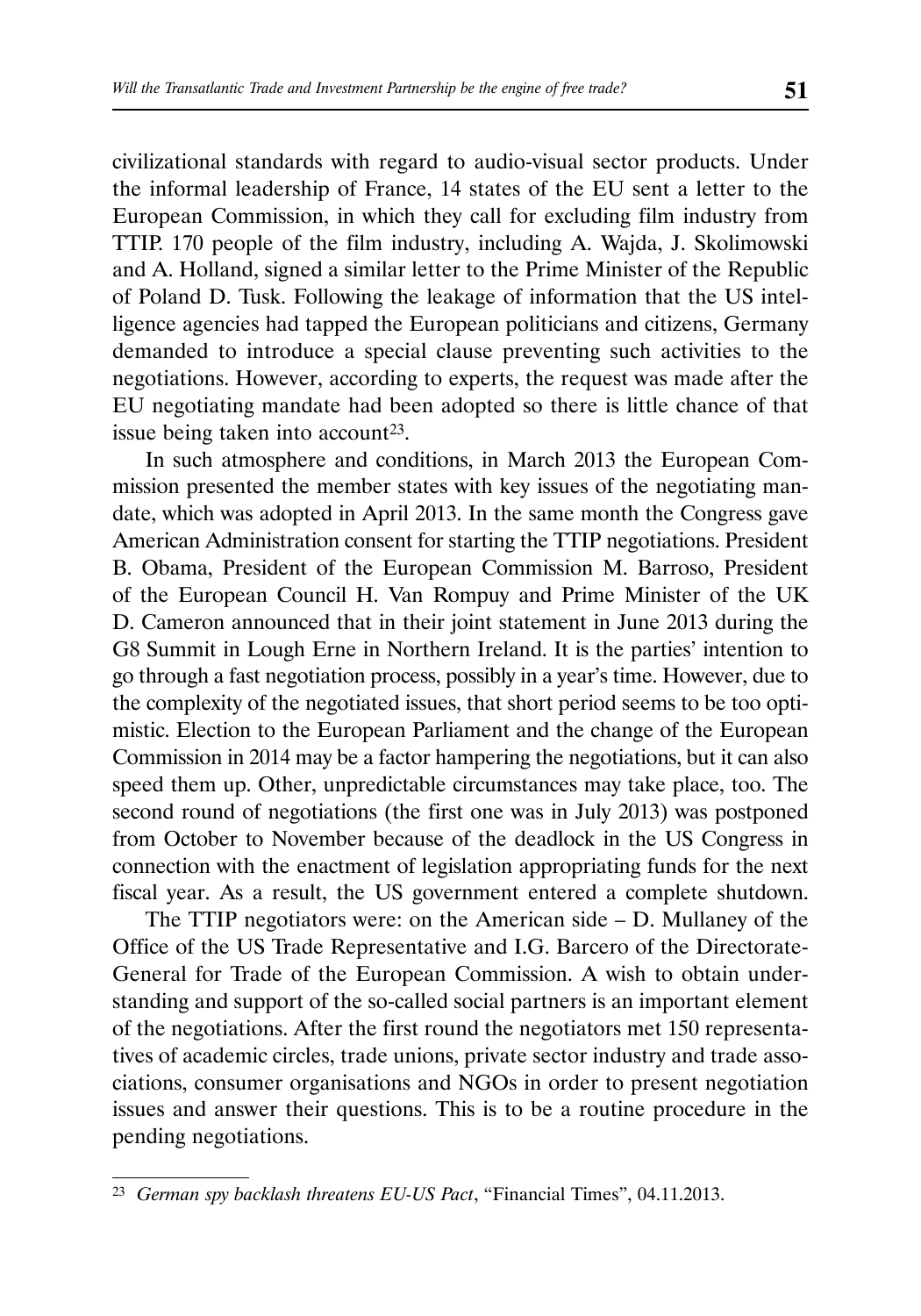# 3. SIGNIFICANCE OF THE TTIP FOR THE EU AND THE US, AND THIRD COUNTRIES

The parties to TTIP are the key partners in their international trade exchange. For example, the EU is the second biggest US market for trading in products and the first one regarding export of services. The EU is the biggest foreign investor in the US. The conclusion of the TTIP agreement will result in the establishment of the world's biggest free trade area (see Table 1 below).

#### Table 1

Economic exchange between the EU and the US in 2011 (billion USD)

|                                           | <b>Export</b> | Import  | <b>Total</b> |
|-------------------------------------------|---------------|---------|--------------|
| <b>European Union</b>                     |               |         |              |
| Goods                                     | 2,170.0       | 2,396.5 | 4,566.6      |
| US share                                  | 17.0          | 10.9    |              |
| Share in global trade in goods $(\%)$     | 15.1          | 16.4    |              |
| Services                                  | 829.6         | 662.8   | 1,492.4      |
| Share in global trade in services $(\%)$  | 25.7          | 21.6    |              |
| <b>United States</b>                      |               |         |              |
| Goods                                     | 1,480.4       | 2,265.9 | 3,746.3      |
| EU share                                  | 18.2          | 16.6    |              |
| Share in global trade in goods $(\%)$     | 8.1           | 12.3    |              |
| Services                                  | 588.6         | 394.8   | 983.5        |
| Share in global trade in services $(\% )$ | 13,8          | 9,8     |              |
| <b>Total</b>                              |               |         |              |
| Goods                                     | 3,650.5       | 4,662.4 | 8,312.9      |
| <b>Services</b>                           | 1,418.2       | 1,057.6 | 2,475.8      |
| Share in global trade in goods $(\%)$     | 23.2          | 28.7    |              |
| Share in global trade in services $(\%)$  | 39.4          | 31.4    |              |

Source: *TTIP: szanse i wyzwania dla biznesu*, *op. cit.*, p. 15.

The data on the EU and the US bilateral trade in products and services as well as this trade share in global exchange confirm the thesis that the TTIP will have a substantial impact on the future conditions for global economic relations. Both within its framework and the EU-US bilateral trade,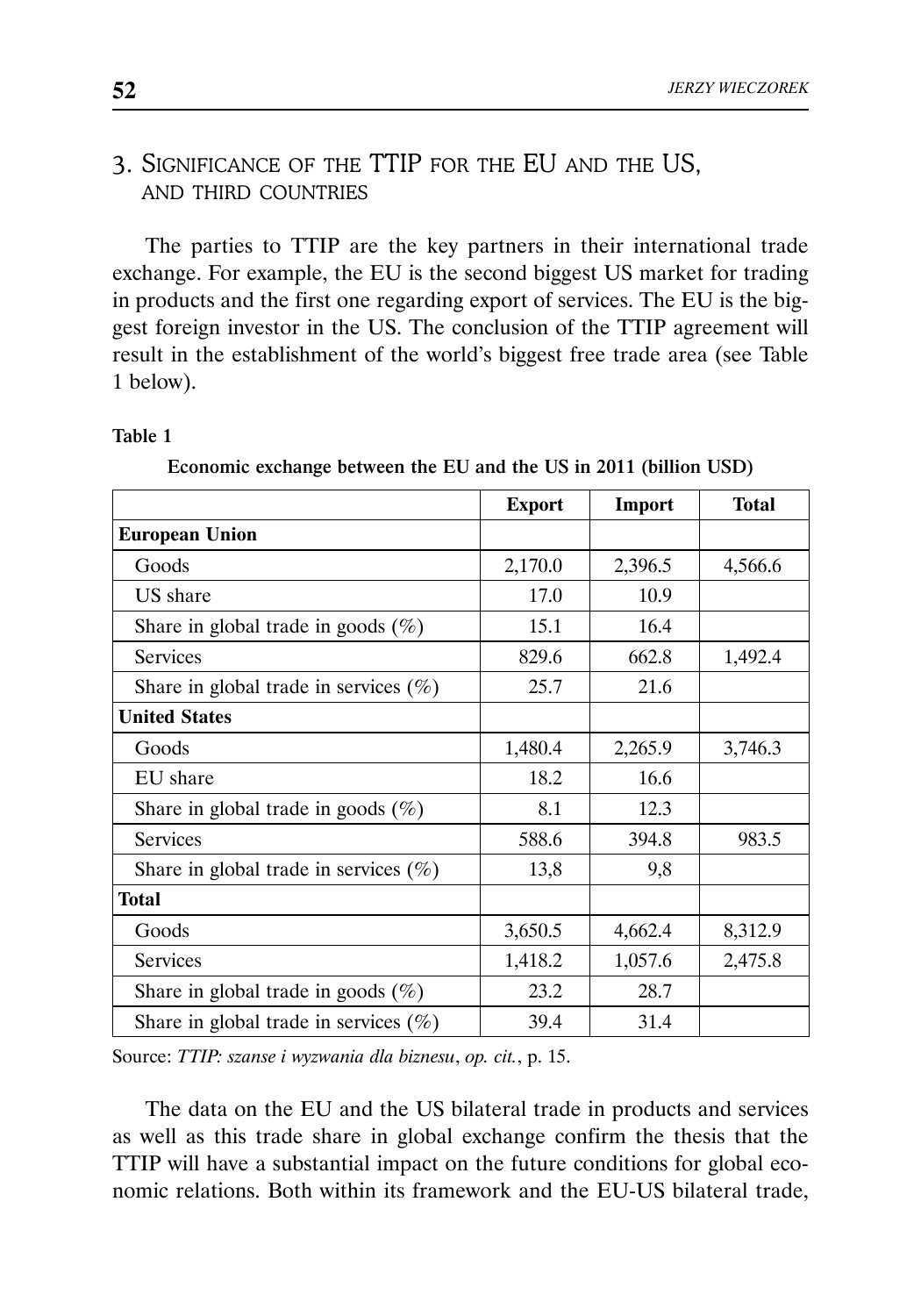inter-corporation exchange plays an extremely important role and there are obvious signs that it will intensify. These are big international corporations of the two parties that are major investors on their territories and they play a similar role on a global scale (see Table 2). Thus, their enthusiastic attitude towards TTIP should not be a surprise.

Table 2

|                         | EU      | <b>USA</b> | <b>Total</b> |
|-------------------------|---------|------------|--------------|
| Internal investment     | 8,195.9 | 3,509.44   | 11,705.2     |
| EU share $(\%)$         |         | 61.6       |              |
| US share $(\% )$        | 35.3    |            |              |
| Global FDI share $(\%)$ | 39.3    | 16.8       | 56.1         |
| External investment     | 9,245.5 | 4,500.0    | 13,745.4     |
| EU share $(\% )$        |         | 50.4       |              |
| US share $(\% )$        | 28.5    |            |              |
| Global FDI share        | 43.1    | 21.0       | 64.1         |

Foreign direct investment (FDI) of the EU and the US in 2011 (billion USD)

Source: *TTIP: szanse i wyzwania dla biznesu*, *op. cit.*, p. 15.

The general objective of TTIP is liberalisation of the economic exchange between the EU and the US. It is to result from the reduction and elimination of both tariff and especially non-tariff barriers that limit economic exchange, and adequate changes in norms and standards in the protection of intellectual property, health, security and the environment. This is to result in higher effectiveness of economic exchange, the improvement of the conditions and climate for investment, and an increase in the competitiveness of companies involved in bilateral trade, especially small and medium-size enterprises. The increased dynamics of economic exchange will result in the increase in employment and GDP24.

<sup>24</sup> The Polish-American Chamber of Commerce in Poland developed very interesting review of of benefits from TTIP for the parties' companies, economies and consumers. The first group of benefits include: (1) substantial lowering of transaction prices in trade; (2) essential lowering of the cost of entering the EU and the US markets; (3) better conditions for production co-operation; (4) lower costs of access to halffinished products and raw materials; (5) higher predictability of the investment surrounding and lower investment risks. The second group includes such benefits as: (1) increase in trade (in goods and services) exchange; (2) increase in investment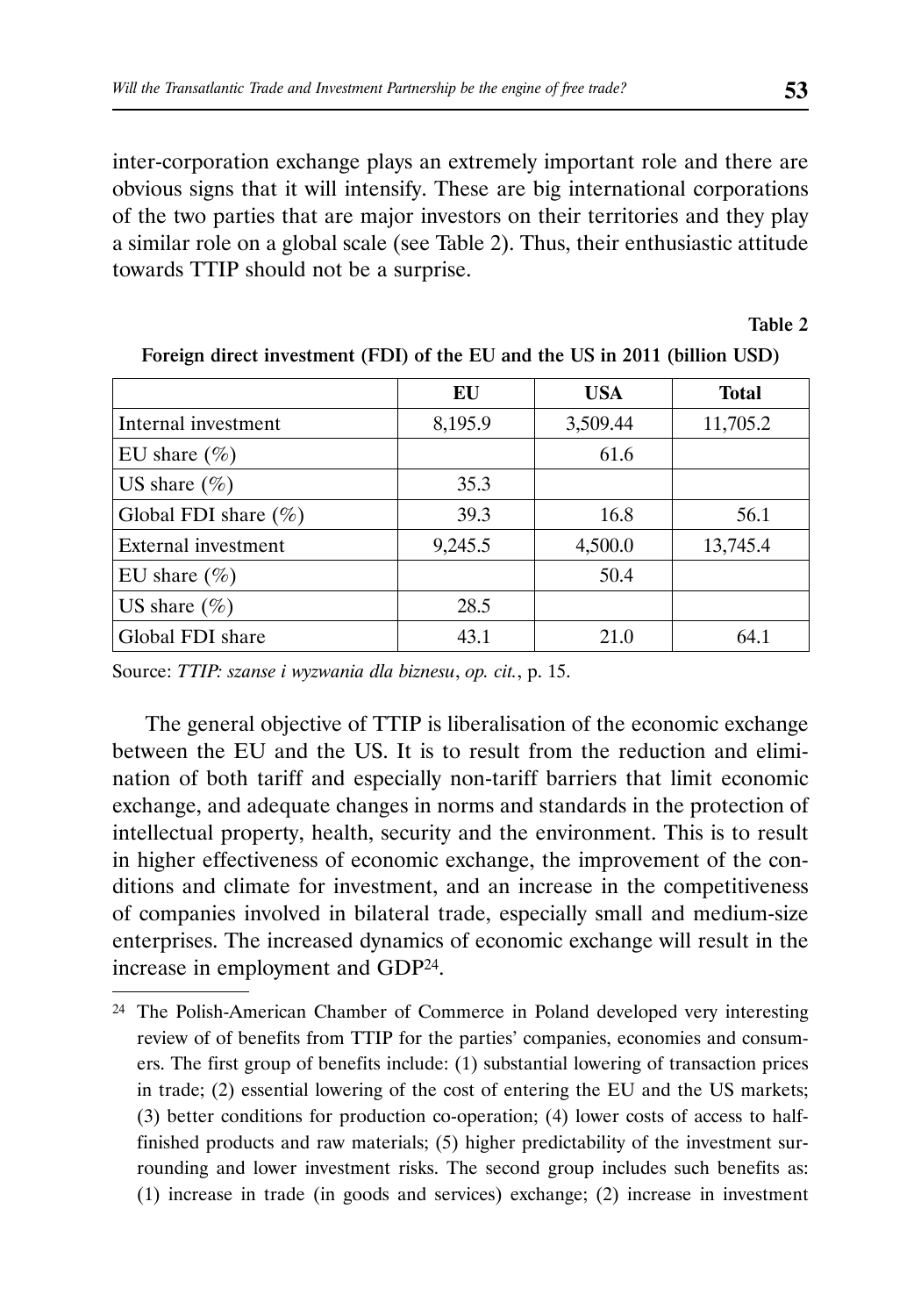The fact that an institution with the status guaranteeing the formulation of independent conclusions, the London based Centre for Economic Policy Research (CEPR), was commissioned to do research into the above-mentioned issues was a step that performed a scientific-cognitive function as well as informative-propaganda one. The expert opinion that was developed this way could serve that purpose more effectively, on the one hand, providing the TTIP supporters with strong arguments and, on the other hand, overcoming potential resistance and distrust of those who treated the discussed undertaking with fear25. According to the authors of the above-mentioned research institution's report, the development of the EU-US free trade area may result in global benefits for the EU at  $\epsilon$ 119 billion annually (0.5% of GDP) and  $\epsilon$ 95 billion for the US (0.4% of GDP) in the same period. In the context of an average EU household, additional yearly income was estimated at €545 and in case of an American family at  $€665$ . Although the report does not provide a clear picture regarding changes in employment, it is estimated that the increase in pay in the two economies will be at 0.5% 26.

Since the average level of MFN tariffs *ad valorem* is in general low both in the EU and the US (in 2011: 5.3% and 3.5% respectively), the biggest effects of the liberalisation process are to result from the limitation of non-tariff barriers (ca. 80% of all benefits) 27. Consequently, this is to trigger export growth, especially in the industry sectors, e.g. transport facilities (by  $6\%$ ), chemicals (by 9%), metal products (by 12%), and especially motor vehicles (by  $41\%$ )<sup>28</sup>.

flows; (3) possible decrease in prices of products and services that, as a result, stimulates growth in consumption; (4) increase in employment, GDP, household incomes etc. – see: *TTIP: szanse i wyzwania dla biznesu*, *op. cit.*, p. 10.

<sup>25</sup> *Reducing Transatlantic Barriers to Trade and Investment, An Economic Assessment*, Final Project Report, Prepared under implementing Framework, Contract TRADE 10/A2/ A16, Joseph Francois (project leader), Centre for Economic Policy Research, London March 2013.

<sup>26</sup> According to the above-mentioned report, since 2017, ca. 7 employees per 1,000 will change their workplace as a result of TTIP; the European Commission estimates that every additional 1 billion euros in commerce increases employment by 15,000 wok places. See: *Transatlantic Trade and Investment Partnership, The Economic Analysis Explained*, European Commission, September 2013, p. 8.

<sup>27</sup> *Najczęstsze pytania na temat transatlantyckiego partnerstwa w dziedzinie handlu i inwestycji [Questions and Answers about Transatlantic Trade and Investment Partnership]*, European Commission, 15.07.2013.

<sup>28</sup> *Transatlantic Trade and Investment Partnership. The Economic Analysis Explained*, *op. cit.*, p. 7*.*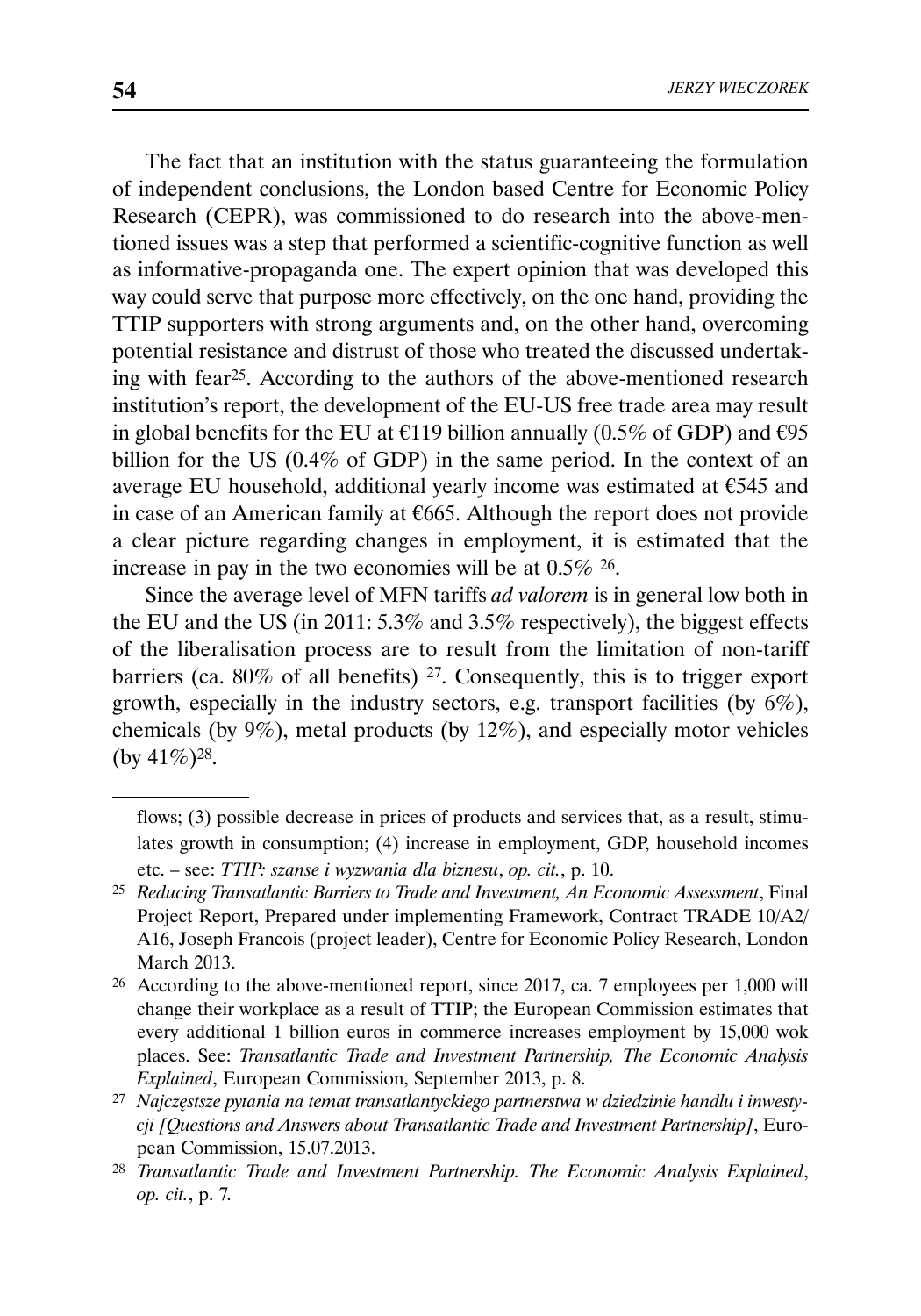The TTIP negotiators will have a very difficult task to do in connection with agriculture-food products. It is not only the issue of higher level of average tariffs on these products than on industrial ones in both areas (by the way, also higher in the EU than in the US), but also very difficult regulations that evoke strong emotions among consumers and can be classified as non-tariff ones. In order to eliminate European consumers' fears (e.g. in case of American food they concern the presence of GMO in agricultural plant production or growth hormones in animal husbandry), the European Commission promises that the regulations aimed at the protection of human life and health, animal life and welfare, and the natural environment will not be subject to negotiations. The negotiation process will undoubtedly verify this principled stand, but even today it can be said that it will be necessary to reach a compromise solution.

As a result of triggering the processes of demand growth in the TTIP free trade area, third countries are expected to benefit from the agreement in the form of their GDP growth, estimated at  $E99$  billion. As far as this is concerned, the CEPR's assessment of positive effects of TTIP differs from the outcomes presented in the report of a German research institute IFO, which also undertook the task of assessing the above-mentioned agreement<sup>29</sup>. According to the second report, although there might be bigger benefits from the agreement than the first report suggests (GDP growth per capita in the EU and the US might reach 5% and 13.4% respectively), this would happen mainly at the expense of third countries. For example, it would be expressed in the GDP per capita decrease in Japan by 6%, in Australia by 7.4% and in Canada by as much as 9.5%. German trade with the BRICS countries would decrease by 10% and the fall of the US trade with these countries would be even bigger and reach 30%. The IFO report assesses that in practice all third countries would lose after the development of the transatlantic free trade area, however, to a different extent<sup>30</sup>.

Not surprisingly, the estimates presented in the second report caused a wave of emotions and criticism. For example, in Norway, where the result of TTIP was supposed to be a decline in GDP per capita by 3.9% and an increase in unemployment accounting for 12,000 people, they started considering (see the opinions expressed e.g. by U. Sverdrup, Director of the Norwegian Institute of International Affairs, T. Giske, Minister of Industry

<sup>29</sup> *Transatlantic Trade and Investment Partnership (TTIP). Who benefits from a free trade deal?*, Global Economic Dynamics, Bertelsmann Stiftung, 2013.

<sup>30</sup> *Ibidem*, pp. 30 and 42–43.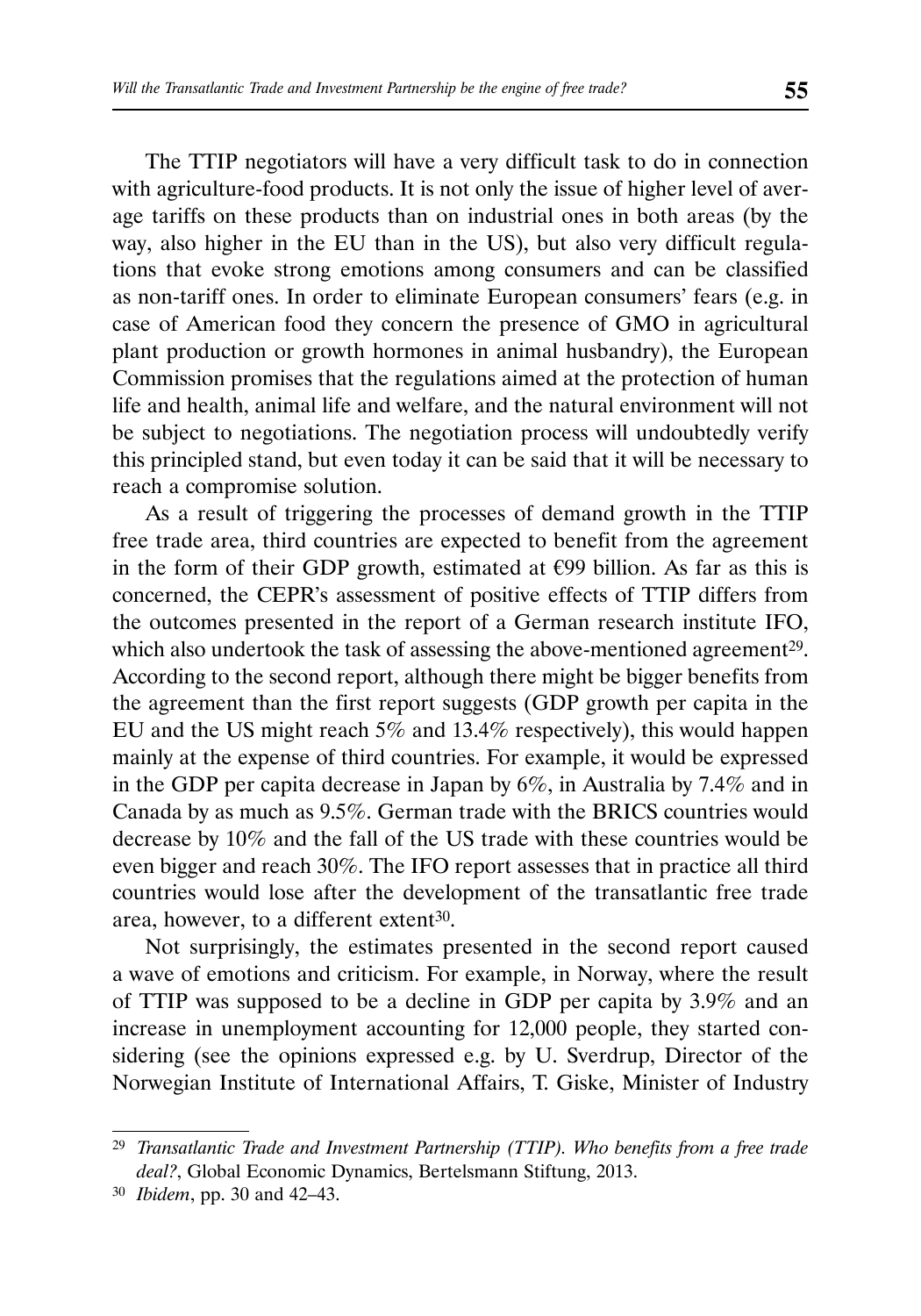and Trade, or the Confederation of Norwegian Enterprise) such a solution that would extend the TTIP preferences over the country and even the whole EFTA31. The issue of TTIP also raised anxiety in Switzerland. Due to the fact that the USA constitutes the second market (after Germany) for Swiss products and American export tariffs (e.g. on watches or chemicals) are high, in the opinion of the Swiss government and entrepreneurs' organisations, the *Economiesuisse* effects of TTIP may be very disadvantageous for the Swiss. The possible loss of the major part of the Swiss export price competitiveness on the EU and US markets makes the political and economic establishment in this country consider the necessity of a resumption of bilateral talks with the USA on free trade agreement (stopped in 2006 because Switzerland was not ready to make agricultural concessions)32.

In general, the conclusions of the IFO report with regard to all the negative aspects of TTIP have been strongly criticised. First of all, because of the research methodology adopted. The authors were accused of paying too much attention to the negative consequences of the effect of the trade shift for third countries and insufficient consideration of positive consequences of the creation effect for them33. What the final balance of these effects for third countries is going to be will depend, as practice shows, on many factors that in their complexity could not have been taken into account in the IFO theoretical research. One thing seems to be certain: TTIP will privilege big companies of the two parties to the agreement and they will be, in general, the beneficiaries of the free trade area.

## 4. TTIP AND POLAND

The IFO report specifies Poland's benefits (GDP per capita growth by 3.7%) as relatively lower than those of e.g. Germany (by 4.7%), Sweden (by 7.3%) of the UK (by 9.7%). Although Poland is for the US the most important trade partner and beneficiary of American direct investment of all the countries of the region, the level of bilateral trade as well as FDI does not match the potential possibilities of the two parties. Thus, this means

<sup>31</sup> nPortal Press/ POLMEDIA, 2013.

<sup>32</sup> Information provided by the Department of Promotion of Trade and Investment of the Embassy of the Republic of Poland in Bern based on *Neue Zűrcher Zeitung i Berner Zeitung*, 2013.

<sup>33</sup> *Transatlantic Trade and Investment Partnership. The Economic Analysis Explained*, *op. cit.*, p. 11.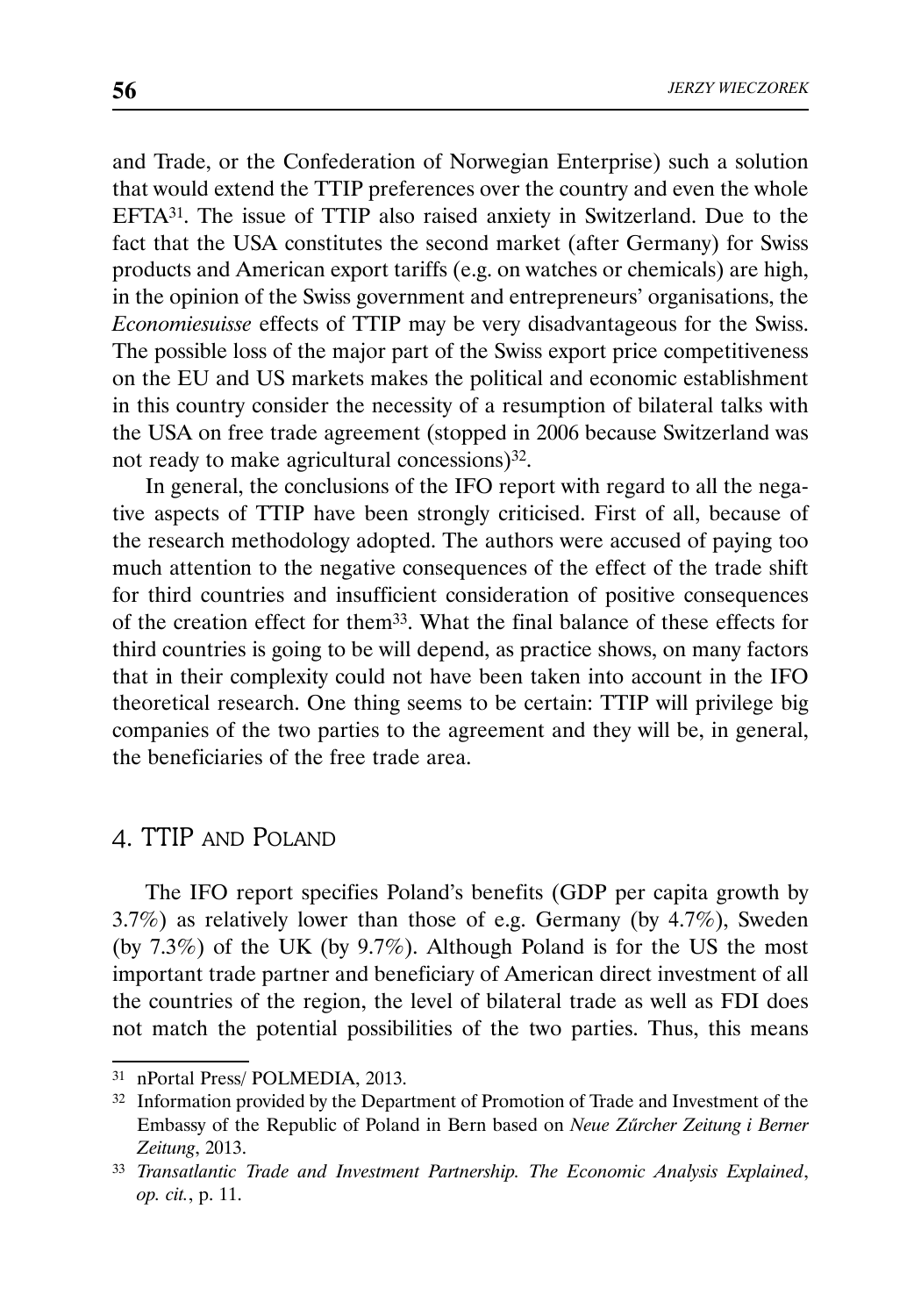that expected benefits from TTIP will be lower than those of the European countries whose economic relations with the US are more developed.

Table 3

|          | 2008       | 2009     | 2010       | 2011       |
|----------|------------|----------|------------|------------|
| Turnover | 7,066.8    | 5,923.6  | 7,353.6    | 8,484.2    |
| Export   | 2,470.5    | 2,482.4  | 2,873.3    | 3,693.1    |
| Import   | 4,596.3    | 3,441.2  | 4,480.3    | 4,791.1    |
| Balance  | $-2,125.8$ | $-958.8$ | $-1,607.0$ | $-1,098.0$ |

Trade turnover between Poland and the US in the period 2008–2011 (billion USD)

Source: Ministry of Economy data.

Although the trade turnover between Poland and the US show a growing trend, their balance for Poland is in deficit. In 2011, the US was the 15th export partner and the 9th import partner of Poland. With regard to the product range, industrial goods dominated both export and import, but most of them were medium- than highly technically and technologically developed34. This inter-industry character of exchange mainly has direct link with inter-corporation trade. This is so because well-known American corporations, as e.g. General Motors, operate in the economy of Poland. Although, according to the central bank of Poland – NBP, the US is the  $6<sup>th</sup>$  in the field of FDI (at the end of 2010: \$12.4 billion, i.e. 6.2% share in the total FDI in Poland), taking into account the fact that American firms invest in Poland through third countries (e.g. Holland, Germany or Luxemburg) the value of American involvement in the whole investment is estimated at \$20-30 billion and employment level at ca. 180,000. It is worth mentioning here that Polish direct investment in the USA is much poorer and accounted for \$1.1 billion at the end of 201035.

Due to the product range exported to the US, most of our goods are subject to low tariffs (ca. 4% *ad valorem*). The so-called tariff chimneys occur

<sup>&</sup>lt;sup>34</sup> The main groups of products in Poland's export to the US are: electric and mechanical devices (\$1.1 billion, 31% share), vehicles, aircraft, vessels and their elements (\$0.5 billion, 13.2%), various products including mainly furniture (\$0.4 billion, 10.0%) and mineral products (\$0.3 billion, 8.6%). With respect to import, the products are as follows: electric and mechanical devices (\$1.5 billion, 32% share), chemicals (\$0.8 billion, 16%), optical instruments (\$0,5 billion, 11%) and mineral products (\$0.4 billion, 8.2%). – Ministry of Economy data.

<sup>35</sup> Ministry of Economy data, Portal Promocji Eksportu, 2013.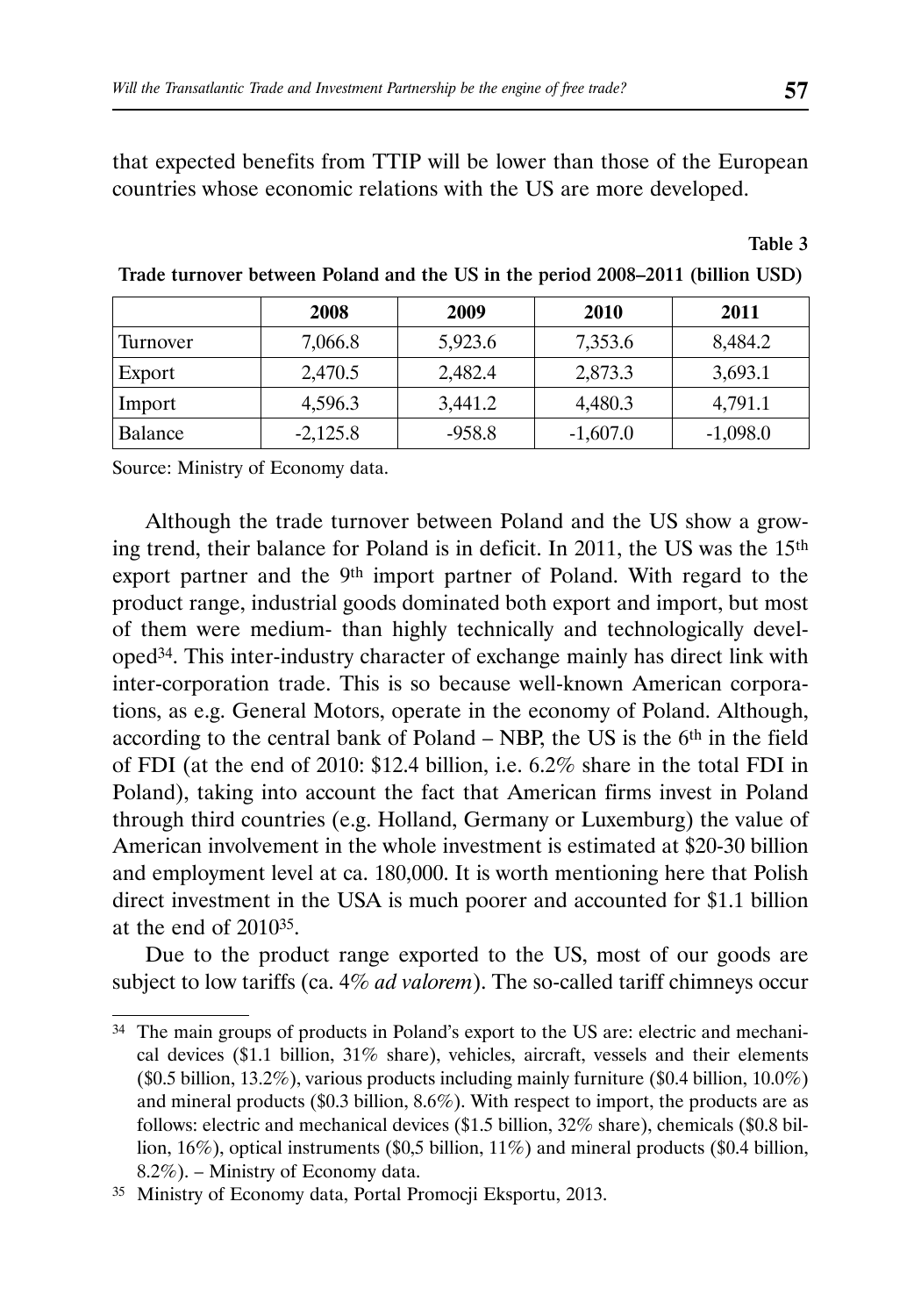in case of agricultural-food products (e.g. tobacco and industrial substitutes for tobacco – 204.2%)<sup>36</sup>. As far as non-tariff barriers are concerned, it is worth pointing out the denied issuance of work visas and work permits for Polish employees seconded to the US by their companies in order to provide services within concluded contracts. Among technical barriers (TBTs) that make access for Polish to the US market difficult, the following factors are the most important: standardisation, certification, accreditation, technical norms and compliance testing procedures, product labelling, product safety, environmental protection, and consumer protection. In case of Polish agricultural products of animal and plant origin, the sanitary and phyto-sanitary (SPS) regulations are very restrictive barriers37. For example, obligatory tests conducted by American laboratories to eliminate risk of agrophag presence in the imported agricultural products may take  $2-3$  years<sup>38</sup>. In the area of public procurement, there are many formal-legal procedures that are real obstacles for those who are bidding for a contract in the US (American Recovery and Reinvestment Act together with the Buy American provisions). They favour domestic suppliers and impose obligatory American content in a foreign offer.

In the light of the above, easier access to the US market as a result of the TTIP agreement may undoubtedly have a positive impact on the Polish economy. It is rightly emphasised in the report of the Polish-American Chamber of Commerce that this influence would translate, on the one hand, directly into the turnover between Poland and the US and, on the other hand, indirectly – through the trade creation effects connected with the increase in the American economy import demand for products of other (not Polish) companies (e.g. German ones) that co-operate with ours. The Chamber estimates that in this area the TTIP rules might result in medium- and long-term increase in Polish-American trade by at least 20–30%39. This might provide a successive strong impulse for FDI to flow to Poland from the US and other countries interested in the promising prospects for the growth of our export.

New opportunities would unquestionably appear for Polish small and medium-size enterprises, which play a very important role in our economy. For example, TBT/SPS harmonisation means eliminating cost generating and time consuming activities, i.e. obstacles to free trade in goods and ser-

<sup>36</sup> *TTIP; Szanse i wyzwania dla biznesu*, *op. cit.*, pp. 20–21.

<sup>37</sup> More about the restrictive TBT/SPS role in international trade in: J. Wieczorek, *Protekcjonizm pozataryfowy…, op. cit.*, pp. 52–58.

<sup>38</sup> *TTIP: Szanse i wyzwania dla biznesu*, *op. cit.*, p. 24.

<sup>39</sup> *Ibidem*, p. 29.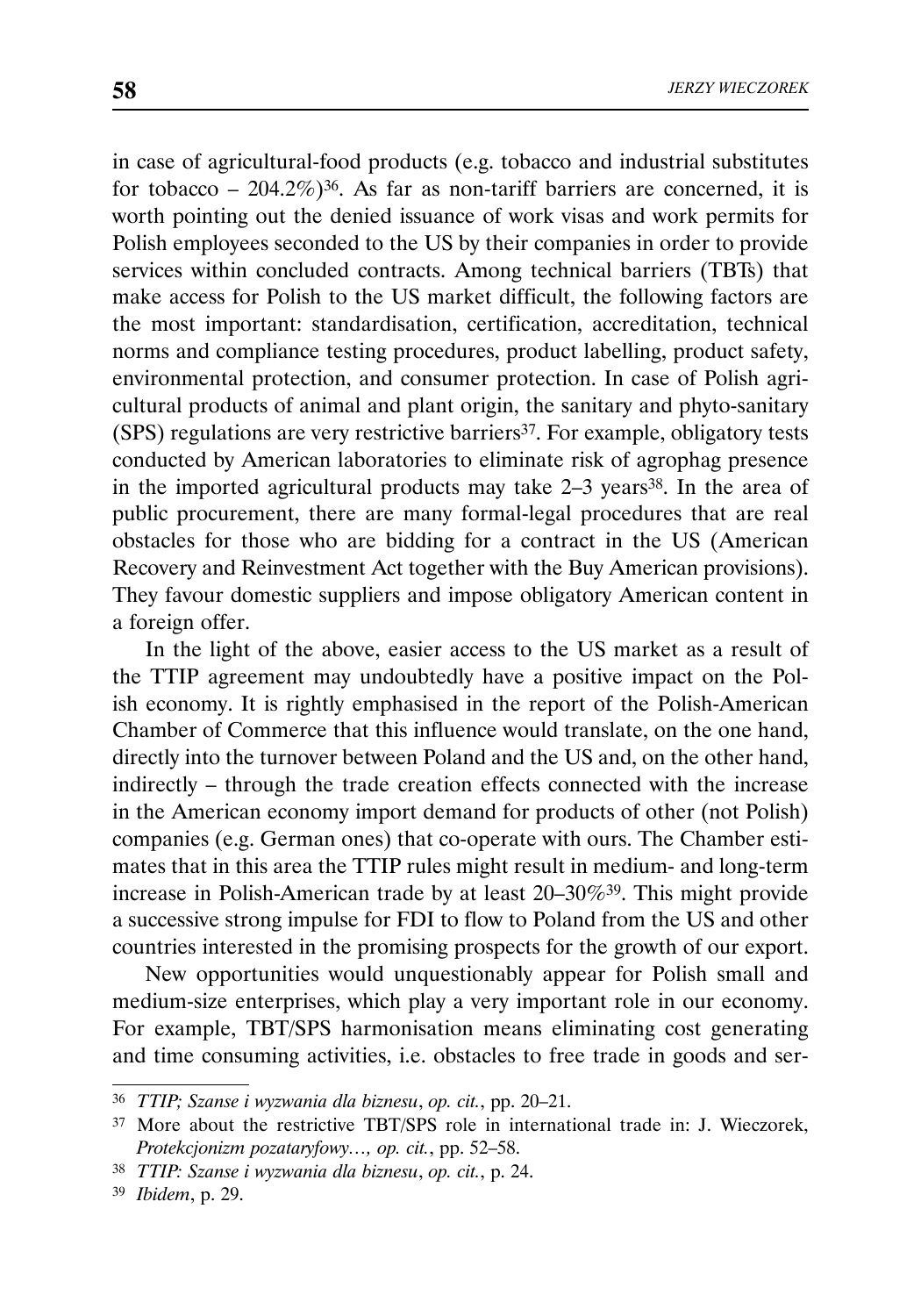vices. In a situation in which the lack of sufficient capital for operations on foreign markets is an obstacle, it gives a chance to compete with the 'great'. Altogether, the advantageous impact on the position of these companies will depend on lowering transactional costs and benefits from the scale of production and export resulting from the easier access to the US market. Lowering the costs of supply import from the US may subsequently lower the costs of production and increase price competitiveness of export to the US.

It is also worth looking at the benefits from TTIP from a different perspective. Wider opening of the US agricultural market, which has been strictly protected so far, might open new prospects for Polish producers and exporters of agricultural food products. The cost of imported energy might be lowered in Polish economy thanks to cheap shale gas, LNG, imported from the US, however, in the light of current US regulations it is not possible<sup>40</sup>. Polish consumers would also be able to buy cheaper American consumption goods.

The final balance of effect of TTIP will undoubtedly depend on the costs of its implementation. What must be taken into consideration is the input connected with the adjustment activities on the part of the European and American business entities, both at the formal-legal plane and the practical one – in production and export. Liberalisation of access to the EU and the US markets will also cause the increase in competitiveness and elimination of those who – deprived of the hitherto available 'protectionist umbrella' – will not be able to face the new challenges. Even today, some representatives of Polish agribusiness emphasise threats resulting from the opening of the Polish agricultural market for a very competitive agricultural export from the US41. One more issue cannot be overlooked here: the opinions formulated in Poland and in other EU countries about the possible negative repercussions of the adoption of American standards of the protection of consumers, animals and the environment, which are deemed to be less rigorous than the European ones.

<sup>40</sup> *Transatlantyckie Partnerstwo na rzecz Handlu i Inwestycji oraz jego znaczenie dla eksportu gazu LNG z USA do Europy [Transatlantic Trade and Investment Partnership and its significance for export of LNG from the USA to Europe]*, [in:] *System euroatlantycki w wielobiegunowym ładzie międzynarodowym [Euro-Atlantic system in the multipolar international order]*, (ed.) J.M. Fiszer and P. Olszewski, Institute of Political Studies of the Polish Academy of Sciences, Department of European Studies, Warszawa 2013.

<sup>41</sup> See: speech at the conference on TTIP organised by the Representation of the European Commission in Poland, Warszawa 21.10.2013.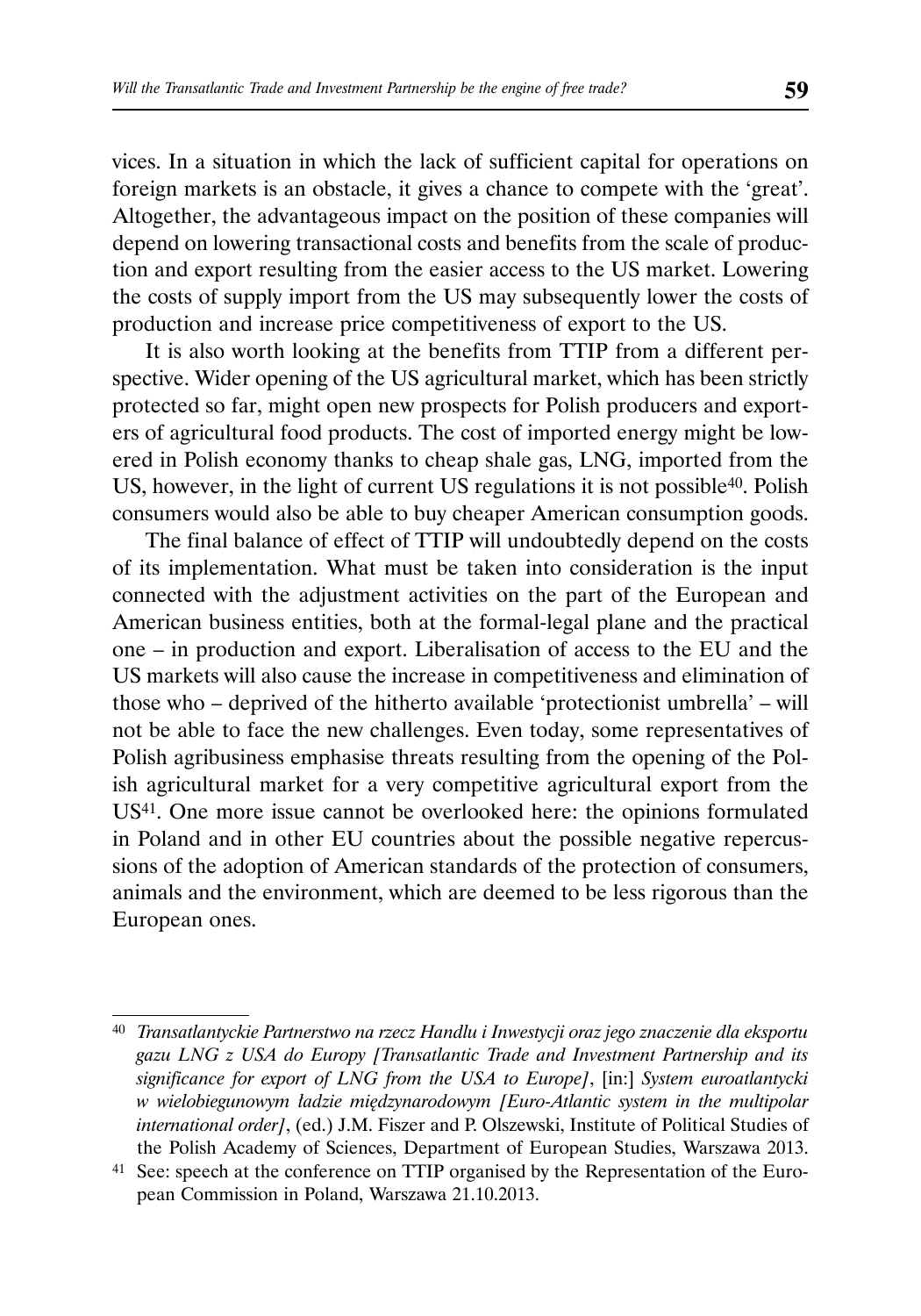# 5. MULTILATERALISM *VERSUS* REGIONALISM IN THE LIGHT OF THE BALL PACKAGE AND WHAT NEXT?

It was emphasised earlier that the regional free trade agreements that are being negotiated now – TPP and TTIP – leave main emerging economies – Brazil, India, Indonesia, Nigeria, Russia, South Africa and first of all China and developing countries – beyond their reach. Apart from the strictly content-related issues, mainly connected with possible worsening conditions of access to the parties' markets and resulting negative consequences for their economic development, psychological issues are of great importance. Because a real danger of marginalisation of their role appears here, both in the international labour distribution and within the organisation, which – although cannot provide a guarantee that their rights in international trade will be observed – creates opportunities for claiming them. Of course, this refers to the WTO, which has not been able to be proud of any successes so far and the Doha Round seemed to confirm the thesis on its evident fall.

That is why the agreement reached during the 9th ministerial WTO conference on Bali at the beginning of December 2013 on the so-called Bali Package really caused enthusiasm among the participants as well as the media42. First of all, the psychological-symbolic dimension of the agreement is emphasised. It is the first agreement of this type since the beginning of WTO and the inauguration of the Doha Round. Although it was based on the principle of the lowest common denominator and covers only 10% of the Doha Round agenda, it raises the morale of those who, because of various reasons, found themselves behind the mainstream of regional trade liberalisation and gives hope that the policy of small steps has a better chance of success than the former WTO 'all or nothing' principle. It is emphasised that the Bali Package is of universal significance for both 'big players' and those less important. This is so because, generally speaking, it deals with the limitation of administrative procedures in connection with customs clearance and ensures better trading conditions for the least developed countries repealing the provisions on subsidies with regard to various food aid programmes for the poorest. It is aimed to result in a substantial increase in international trade turnover, employment and GDP globally43; and besides, these positive

<sup>42</sup> E.g. *Bali breathes life into global trade*, "Financial Times", 09.12.2013; *Pakiet z Bali ma uwolnić handel z okowów biurokracji [Bali Package is to free trade from bureaucracy]*, "Dziennik Gazeta Prawna", 10.12.2013.

 $43$  It is estimated that international trade will increase by \$2 billion (by 11%), GDP by \$960 million annually (by 1%) and creation of new work places by 21 million, includ-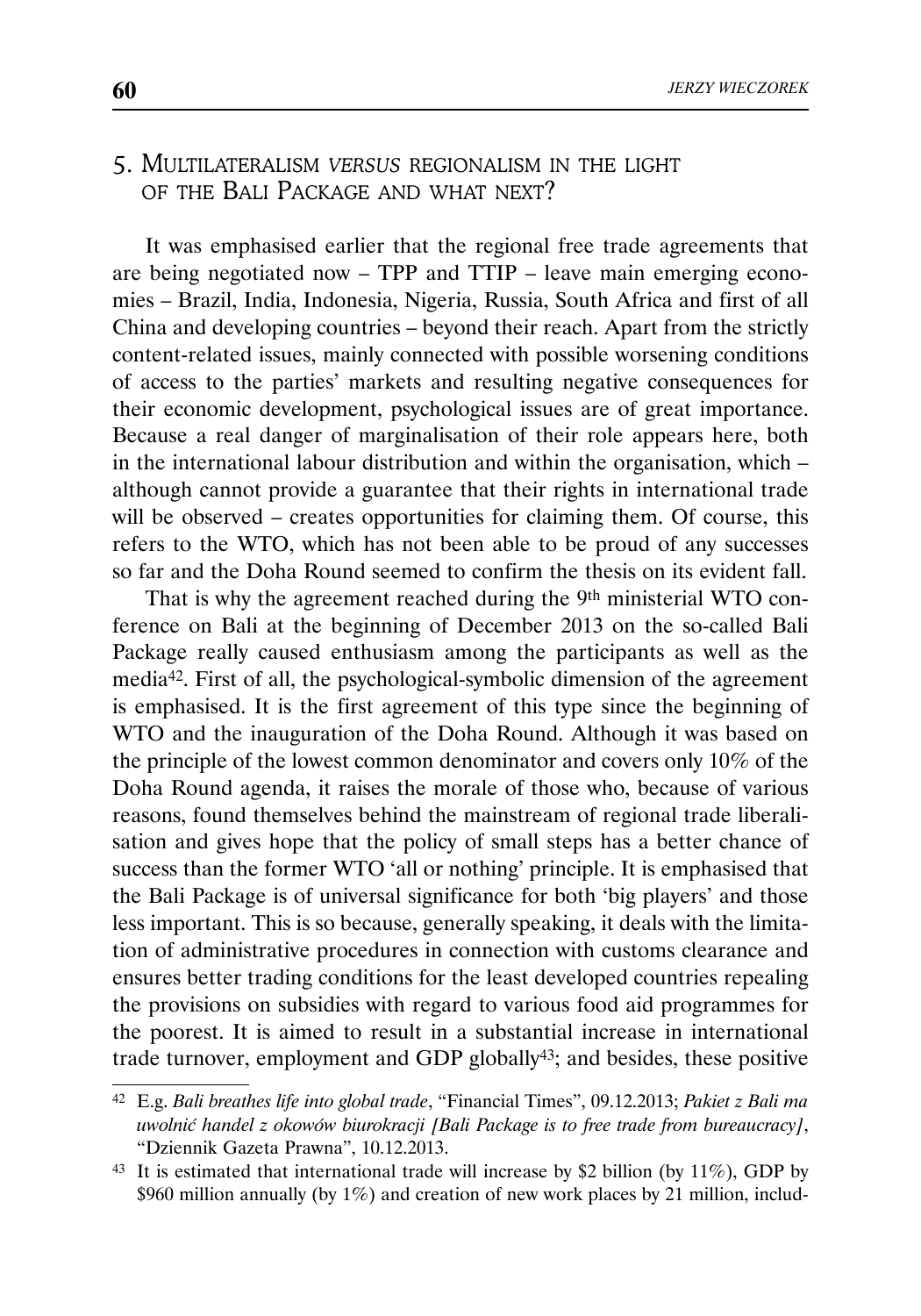effects would be experienced by less developed countries. It is worth pointing out here that such distribution of benefits from the Bali Package is to create an impression that mainly the interests of emerging markets and developing countries are taken into account and, at the same time, it exposes the achievements of R. Azevedo, who managed to breathe new life into the Doha Round negotiations, which were in a complete deadlock, in a relatively short time after he had been appointed Director- General of the WTO. It is worth mentioning that the new Director-General comes from Brazil and it is of some symbolic importance, especially for less developed countries, because as a representative of the country that was in opposition to the EU and the US stand in the Doha Round, he managed to achieve some progress in the area.

Taking into account potential benefits from the Bali Package (by the way, it must be ratified by all the WTO member states to enter into force), it would be naive to suppose that a major breakthrough was made in the approach to the implementation of the Doha Round. Since TTP and TTIP cover 70% of the world trade exchange, the issues of trade liberalisation on both regional and global scale are decided at the negotiation tables of the two agreements<sup>44</sup>.

However, it is already obvious that it will be a very difficult task. The pressure of the US Congress in connection with agricultural issues within the TTIP negotiations has been already mentioned. At present, American congressmen also demand that TTIP contains a currency manipulation clause, which is to eliminate the possibility that US partners, use monetary dumping in order to increase price competitiveness of their export. Having in mind the experience of the government shutdown period, President B. Obama will certainly try to bypass standard legislative procedures in case of international agreements with the use of a waiver called Trade Promotion Authority and this way deprive Congress of the possibility of blocking TTIP.

Various problems concerning TTIP may also appear in the EU. The IFO report pointed out that particular member states were to have quite different benefits from the agreement being negotiated with the US. Countries that have more developed relations with the US (e.g. the UK and Ireland) will benefit more and countries with relatively weaker links (e.g. France) will benefit less. Therefore, the French establishment has reservations about TTIP, fuelled by traditional mercantilism, the contemporary feature of which

ing 18 million in developing countries, *Pakiet z Bali*…, *op. cit.* By the way, one cannot resist an impression that the above figures seem to be too optimistic.

<sup>44</sup> *Time to cheer up, Special Report: America's foreign Policy*, "The Economist", 23–29.11.2013.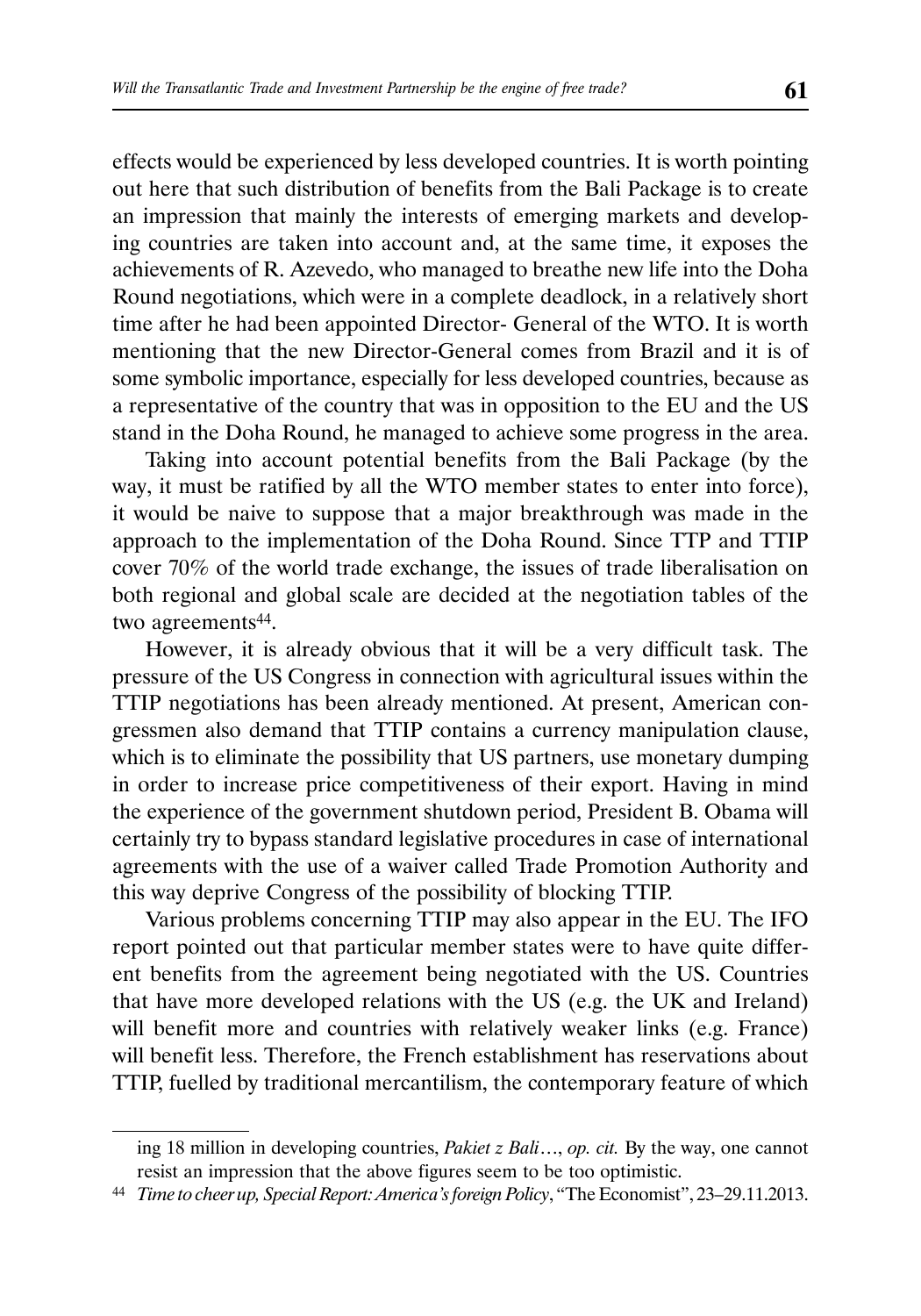is the already mentioned economic patriotism and a decisive will to protect the interests of the domestic agricultural lobby. The case of Great Britain is not less nuanced than that of France. Demonstrating Eurosceptic attitude, D. Cameron's government craves for all the benefits from the mechanisms of the common EU market. It also wants to extend them by developing EU free trade relations with third countries. This is why, apart from the support to TTIP, the British capital wants to establish this kind of co-operation plane with China. D. Cameron's and a numerous British entrepreneurs' visit in this country at the beginning of December 2013 was surely intended to serve this purpose. By the way, the European Commission did not express enthusiasm for that initiative. This is not an obstacle for many member states to strive for Chinese capital to be invested on their territory and attempt to increase their export of capital, goods and services to China. Prospects for the development of the Chinese economy, which will be more and more driven by domestic consumption, confronted to crisis phenomena that are still occurring in many EU member states, will surely be factors strongly influencing the European citizens' way of thinking. Seeking realistic possibilities of extending markets for European goods, the EU resumed talks with Mercosur (a bloc of Argentina, Brazil, Paraguay, Uruguay and Venezuela) on FTA (suspended in 2000). The economic conditions in both unions make the EU have fewer fears about the inflow of South American agricultural food and the countries of that region, especially Brazil, are stronger and can face the competitiveness of industrial products from the EU<sup>45</sup>. This means that both the EU and the US, not waiting for the results of the TTIP negotiations, actively try to find possibilities of extending the liberalised access area for their export.

Will the specific 'Balkanization' of global trade caused by the growing number of regional free trade agreements, even taking into account the case of the Bali Package, petrify atomisation of that exchange? Not necessarily, because FTAs may be easily incorporated in the global trade system. There is a solution, referred to as plurilateral agreements, which make it possible for countries to join FTAs when they want and in such a framework that will be available for them. Of course under the condition that an FTA is open to third countries and it is necessary to implement the agreed liberalisation code. It is pointed out that the exchange of computer services and technologies, and goods connected with the protection of the environment are especially useful

<sup>45</sup> Compare: *Strategic patience runs out*, "The Economist", 14.12.2013.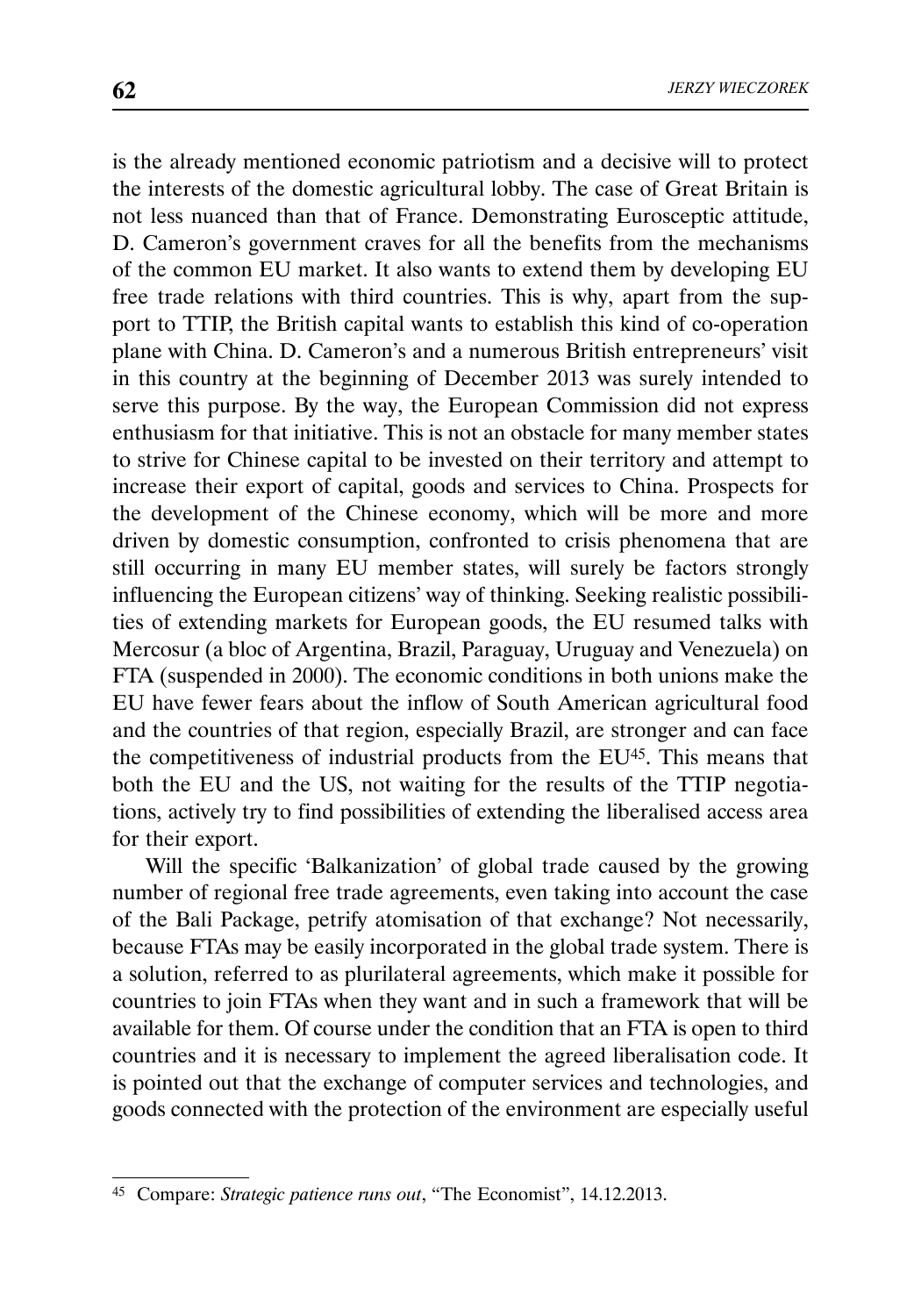areas where these types of agreements are possible. The rules of investment also seem to be right to be subject to the above-mentioned solutions<sup>46</sup>.

Time will tell to what extent this will influence the TTIP negotiations. They are not taking place in a vacuum and the influence of internal as well as external factors for the parties is unquestionable. One thing seems to be absolutely certain today: we witness deep changes with regard to the rules of global economic exchange, the role and importance of which – by the way, so far – reflect the interests of the most influential parties to these relations. It is not possible, however, to predict whether the above-discussed issues will disintegrate more or integrate the model worked out laboriously after World War II within GATT/WTO.

## **SUMMARY**

Transatlantic Trade and Investment Partnership is an initiative that can substantially change the architecture of the contemporary world economic exchange. Due to the role and importance of the parties to the future agreement on the free trade area in that exchange – the European Union and the Unites States – the rules of liberalisation negotiated by them can substantially change the former, universal order in the field existing within the WTO. Taking into account the growing number of agreements on free trade areas, the thesis of the growing, as a result, fragmentation of the global trade exchange seems to be confirmed in practice. At the same time, the liberalised economic exchange areas that come into existence provide profits not only for their participants. The balance of the effects of the diversion and the creation of trade will, inter alia, decide on the size of the benefits. At the same time, the level of national economies' ability to adequately face the challenges will decide what the costs will be for the particular entities of world trade. Based on experience, it is known that developed countries and their multinational corporations manage in such situations best. Thus, new rules of global economic exchange are developed in this circle and positive effects of these changes are concentrated there. Although there are attempts to make developing countries beneficiaries of world trade liberalisation, e.g. in the form of the Bali Package within the WTO, the positive effect of these steps is more hypothetical than realistic for them. Although Poland, as the

<sup>46</sup> Compare: *Life after Doha*, "The Economist", 14.12.2013.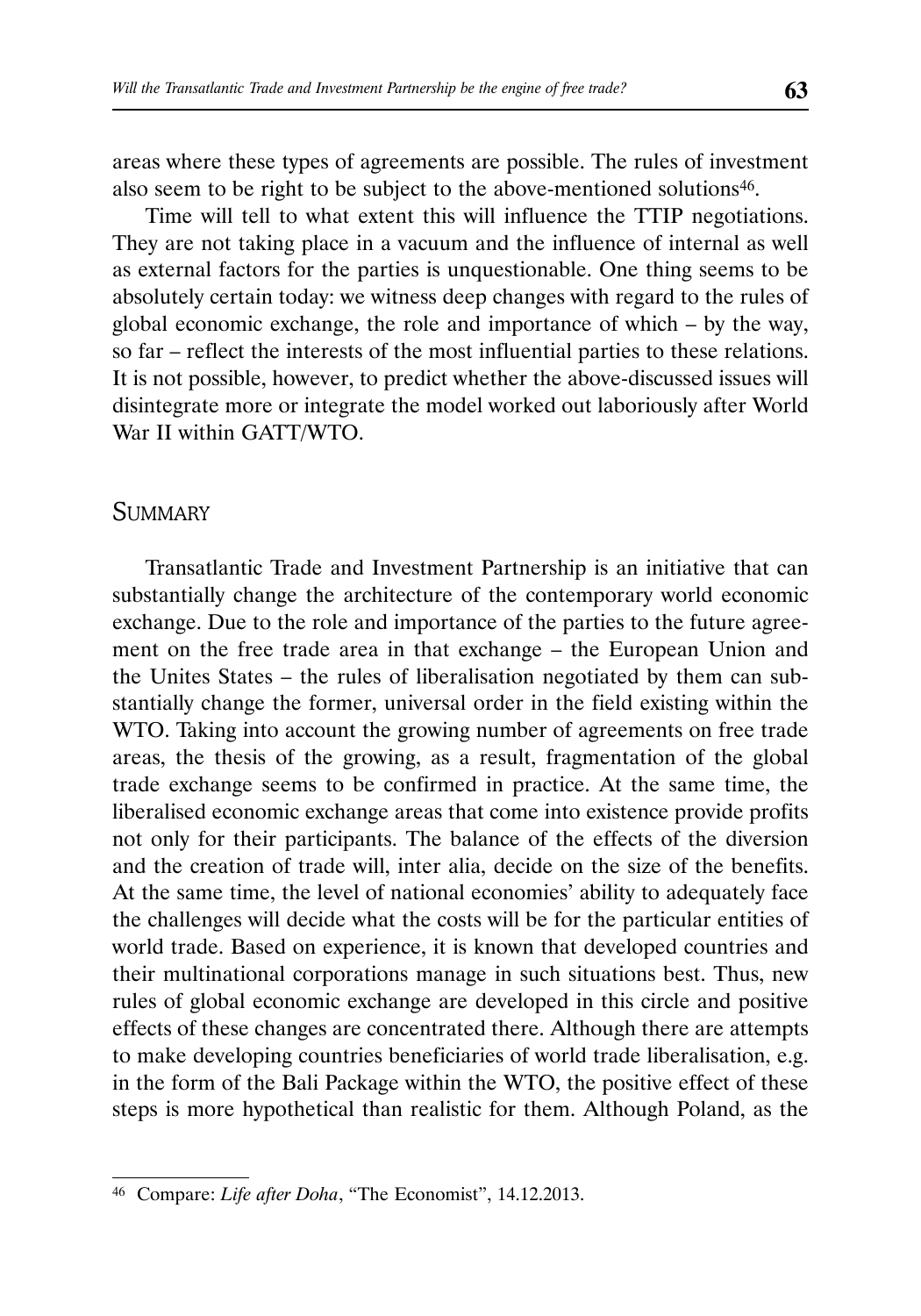EU member, has real chances to benefit from TTIP, it will be determined by the will to introduce adequate reforms in management and structural changes in the national economy aimed to increase product competitiveness in the field of innovation. The need to develop a stable framework of efficient co-operation between the government and business, and – in general – improvement of social communication is one of the conditions of success in this undertaking.

#### **BIBLIOGRAPHY**

*After long buildup, US-EU free trade talks finally begin*, Reuters of 08.06.2013. *Bali breathes life into global trade*, "Financial Times", 09.12.2013.

- *Canada doesn't get any sexier than this (A trade pact with Europe points the way to a global market in services)*, "The Economist", 26.10.2013.
- Domiter M., *Eksport w doktrynie i polityce gospodarczej na tle procesów liberalizacyjnych i integracyjnych*, Wydawnictwo Akademii Ekonomicznej im. Oskara Langego, Wrocław 2008.
- *Final Report, High Level Working Group on Jobs and Growth*, 11.02.2013.
- Fiszer J.M., Olszewski P. (ed.), *System euroatlantycki w wielobiegunowym ładzie międzynarodowym*, Instytut Studiów Politycznych PAN, Zakład Europeistyki, Dom Wydawniczy ELIPSA, Warszawa 2013.

*German spy backlash threatens EU-US Pact*, "Financial Times", 04.11.2013. *Life after Doha*, "The Economist", 14.12.2013.

- Mińska-Struzik E. (ed.), *Wprowadzenie do ekonomii międzynarodowej*, Diffin, Warszawa 2012.
- *Najczęstsze pytania na temat transatlantyckiego partnerstwa w dziedzinie handlu i inwestycji*, Komisja Europejska, 15.07.2013.
- *Pakiet z Bali ma uwolnić handel z okowów biurokracji*, "Dziennik Gazeta Prawna", 10.12.2013*.*
- *Raport KE dla Rady Europejskiej w sprawie barier w handlu i inwestycjach w 2013 r.*, COM(2013) 103 final, 28.02.2013.
- *Reducing Transatlantic Barriers to Trade and Investment, An Economic Assessment*, Final Project Report, Prepared under implementing Framework, Contract TRADE 10/A2/A16, Joseph Francois (project leader), Centre for Economic Policy Research, London March 2013.
- Rewizorski M., *WTO i gospodarka światowa w dobie globalizacji*, Wydawnictwo Uczelniane Politechniki Koszalińskiej, Koszalin 2011.
- *Strategic patience runs out*, "The Economist", 14.12.2013.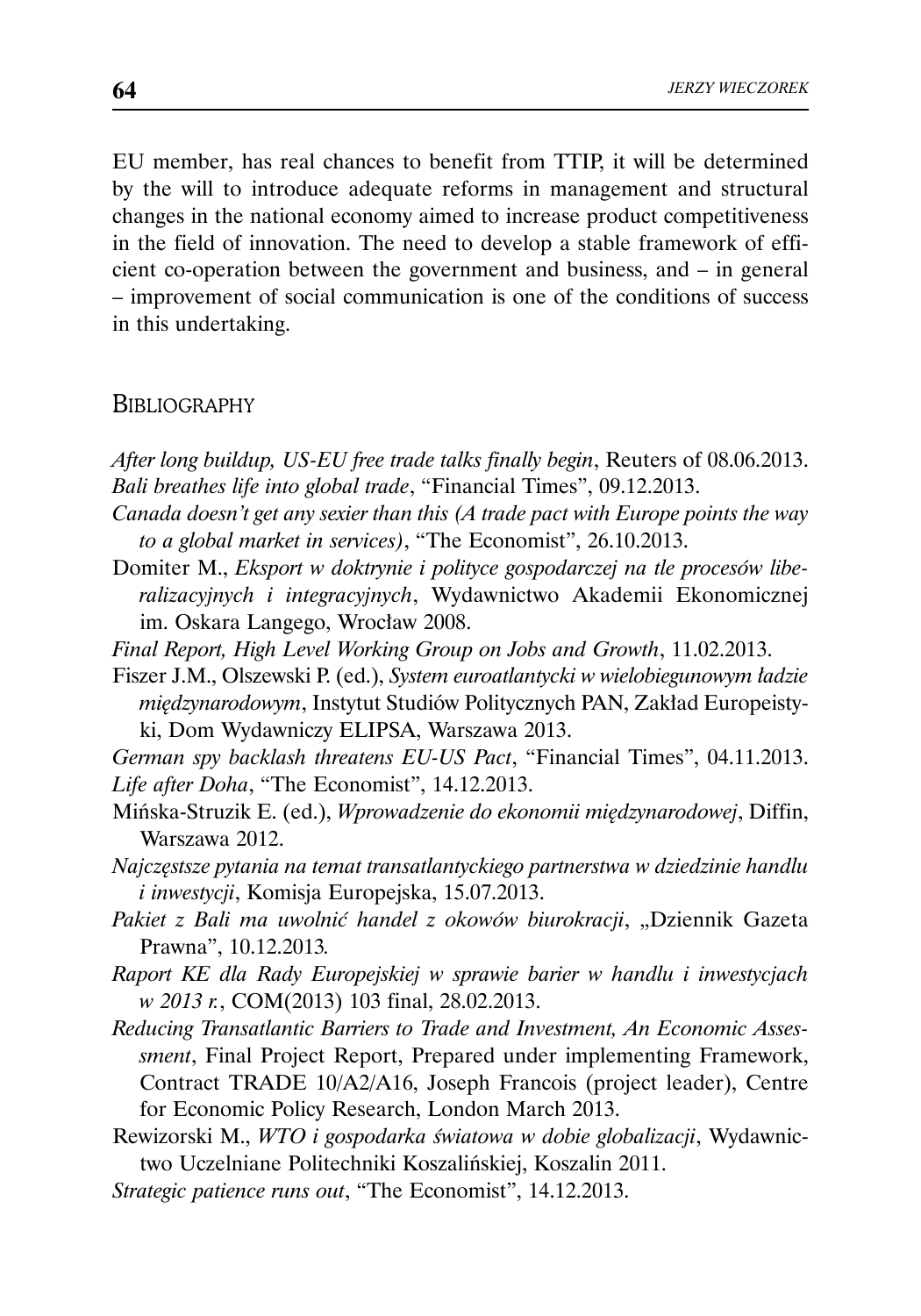Świerkocki J., *Zarys ekonomii międzynarodowej*, PWE, Warszawa 2011. *The gated globe*, "The Economist", 12.10.2013.

- *Time to cheer up, Special Report: America's foreign Policy*, "The Economist", 23–29.11.2013.
- *Trade: a key source of growth and jobs for the EU*, Commission contribution to the European Council of 7–8 February 2013.
- *Transatlantic Trade and Investment Partnership, The Economic Analysis Explained*, European Commission, September 2013.
- *Transatlantic Trade and Investment Partnership (TTIP). Who benefits from a free trade deal?*, Global Economic Dynamics, Bertelsmann Stiftung, 2013.
- *TTIP: szanse i wyzwania dla biznesu*, raport Amerykańskiej Izby Handlowej w Polsce, wrzesień 2013.
- Wieczorek J., *Protekcjonizm pozataryfowy nowa odsłona*, "Myśl Ekonomiczna i Polityczna", nr 1(40)2013, Uczelnia Łazarskiego.
- Wolf M., *Globalisation in a time of transition*, "Financial Times", 17.07.2013. *WTO chief demands Bali settlement*, "Financial Times", 10.09.2013.

# WILL THE TRANSATLANTIC TRADE AND INVESTMENT PARTNERSHIP BE THE ENGINE OF FREE TRADE?

#### Summary

The Transatlantic Trade and Investment Partnership is an undertaking that can completely change the contemporary structure of global trade relations. Due to the role and importance of the economic exchange between the parties to the future free trade agreement: the European Union and the United States, the rules of liberalisation negotiated by them can change the present, universal order within the WTO system. Having taken into consideration the increasing number of agreements that create new free trade areas, one can say that the thesis that, as a result of that phenomenon, there is an increasing fragmentation of global trade seems to be confirmed in practice. What the benefits are going to be will depend on the balance of trade changes and development. At the same time, what the costs are going to be for particular parties to the global economic exchange will mainly depend on their national economies' ability to meet challenges adequately. It is well known that developed countries and their multinational companies cope with such conditions best. New rules of global economic exchange are created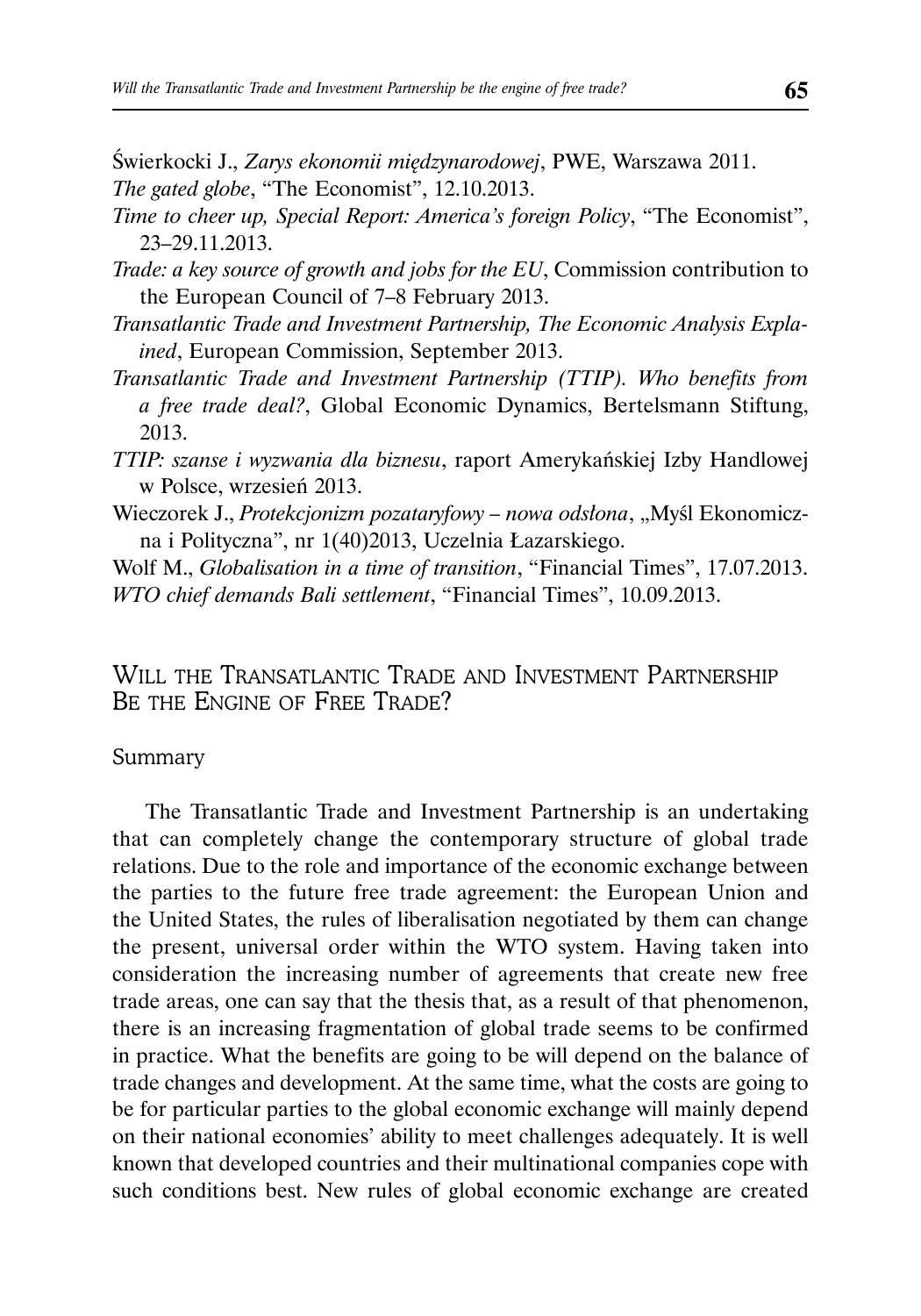and the positive effects of these changes in that exchange concentrate in this area. Although there are attempts to make developing countries beneficiaries of the world trade liberalisation, e.g. the Bali Package within the WTO, the positive effect of these initiatives is more hypothetical than real for them.

# TRANSATLANTYCKIE PARTNERSTWO W DZIEDZINIE HANDLU I INWESTYCJI – DŹWIGNIĄ WOLNEGO HANDLU?

#### Streszczenie

Transatlantyckie Partnerstwo w Dziedzinie Handlu i Inwestycji jest przedsięwzięciem, które może istotnie zmienić architekturę współczesnej światowej wymiany gospodarczej. Z uwagi na rolę i znaczenie w tej wymianie stron przyszłego porozumienia w sprawie strefy wolnego handlu: Unii Europejskiej i Stanów Zjednoczonych wynegocjowane przez nie reguły liberalizacji mogą w zasadniczy sposób zmieniać dotychczasowy, uniwersalny porządek w tym obszarze, funkcjonujący w ramach WTO. Uwzględniając fakt rosnącej liczby porozumień, powołujących do życia odrębne strefy wolnego handlu, teza o rosnącej – w konsekwencji tego zjawiska – fragmentaryzacji globalnej wymiany handlowej zdaje się mieć praktyczne potwierdzenie. Jednocześnie powstające strefy zliberalizowanej wymiany gospodarczej przynoszą korzyści nie tylko ich bezpośrednim uczestnikom. O tym, jakie będą rozmiary tych korzyści, będzie m.in. decydował bilans efektów przesunięcia i kreacji handlu. Jednocześnie o tym, jakie będą też koszty poszczególnych podmiotów światowej wymiany gospodarczej, zadecyduje w zasadniczym stopniu zdolność ich gospodarek narodowych do adekwatnego sprostania powstającym wyzwaniom. Z praktyki wiadomo, że w tej mierze najlepiej sobie radzą kraje rozwinięte i ich koncerny o globalnym zasięgu działań. W tym kręgu powstają nowe reguły globalnej wymiany gospodarczej i w nim koncentrują się pozytywne efekty zachodzących w tej wymianie zmian. Wprawdzie podejmowane są próby uczynienia z krajów rozwijających się beneficjentów działań liberalizujących handel światowy, w postaci chociażby "pakietu z Bali" w ramach WTO, jednakże pozytywny efekt tych działań jest dla nich w większym stopniu hipotetyczny niż realny.